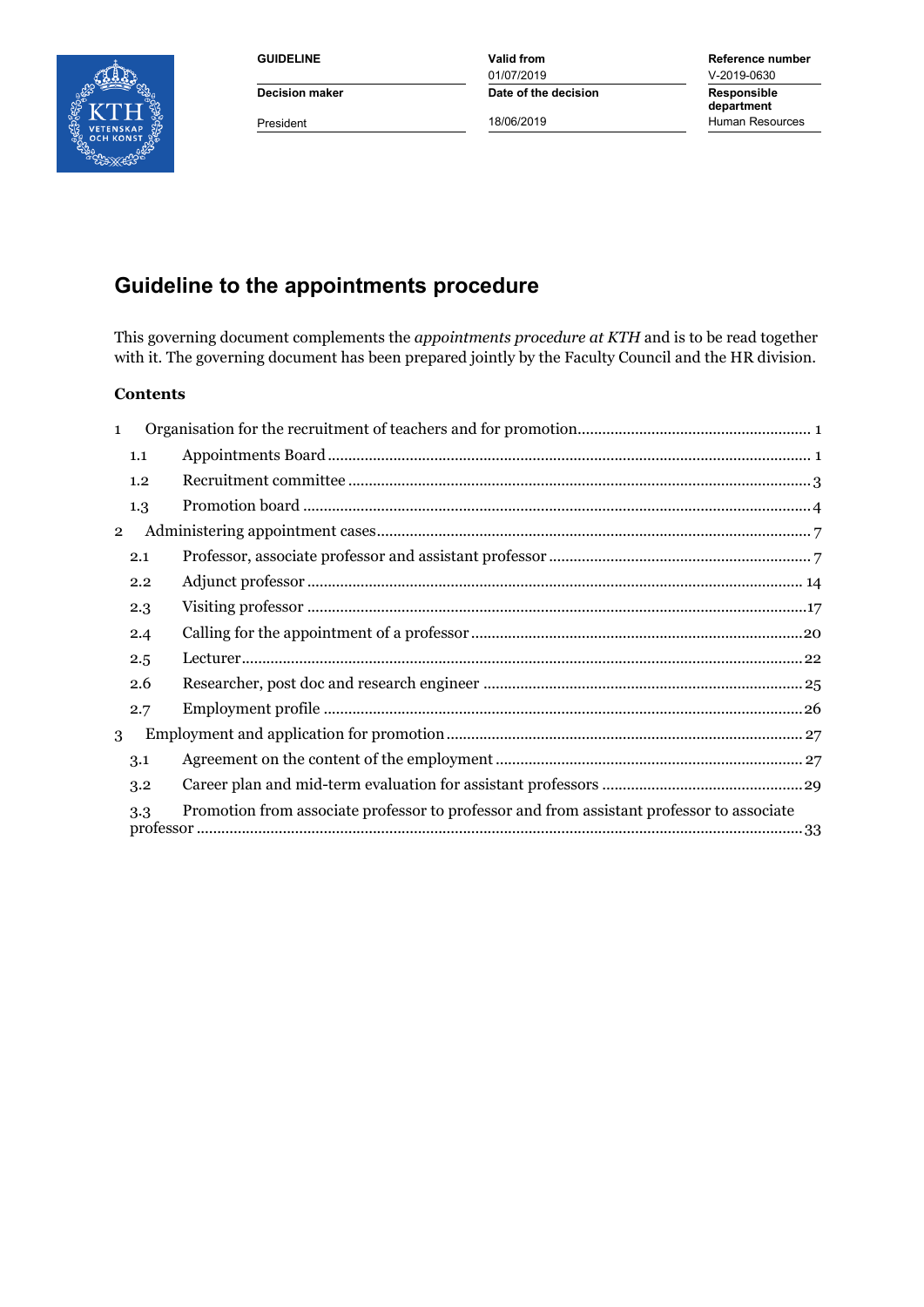# <span id="page-1-0"></span>**1 Organisation for the recruitment of teachers and for promotion**

### <span id="page-1-1"></span>**1.1 Appointments Board**

### 1.1.1 Composition

The appointments board consists of a chair, a vice chair and seven members who are permanently employed as professor or associate professor. The students are entitled to representation by three members.

### 1.1.2 Tasks

The appointments board is a preparatory body to the president in matters relating to the employment and promotion of teachers and its primary tasks are those that appear in this governing document.

The appointments board also prepares questions about docentship in accordance with the *faculty council's instructions on admission as a docent.*

Thus the appointments board supports the faculty council's preparation of the *appointments procedure at KTH*, *guideline to the appointments procedure* and *faculty council's instructions on admission as a docent.* The appointments board participates in quality monitoring of the provision of academic competence.

The president decides on additional tasks for the board.

### 1.1.3 Forms of work

### *1.1.3.1 Delegation of tasks and decision-making rights*

The appointments board may delegate its tasks, unless otherwise specifically decided. Delegated decision-making rights shall be stated in a delegation procedure or other written decision.

### *1.1.3.2 Meetings*

The appointments board deals with matters at meetings. The board has a quorum when at least half of the members, including the chair or vice chair and at least three teacher members, are present. The majority of the members present shall have research or artistic competence.

### *1.1.3.3 Right of attendance and expression*

Three representatives appointed by the employees' organisations have the right to attend and express opinions.

### *1.1.3.4 Deciding a matter outside an ordinary meeting*

If a matter is so urgent that the board does not have time to meet in order to deal with it, the matter may be resolved by means of communication between the chair and at least as many members as are necessary for a quorum. If this procedure is not appropriate, the chair may, after consulting the vice chair, decide the case. Such decisions as are made shall be notified to the appointments board at the next meeting.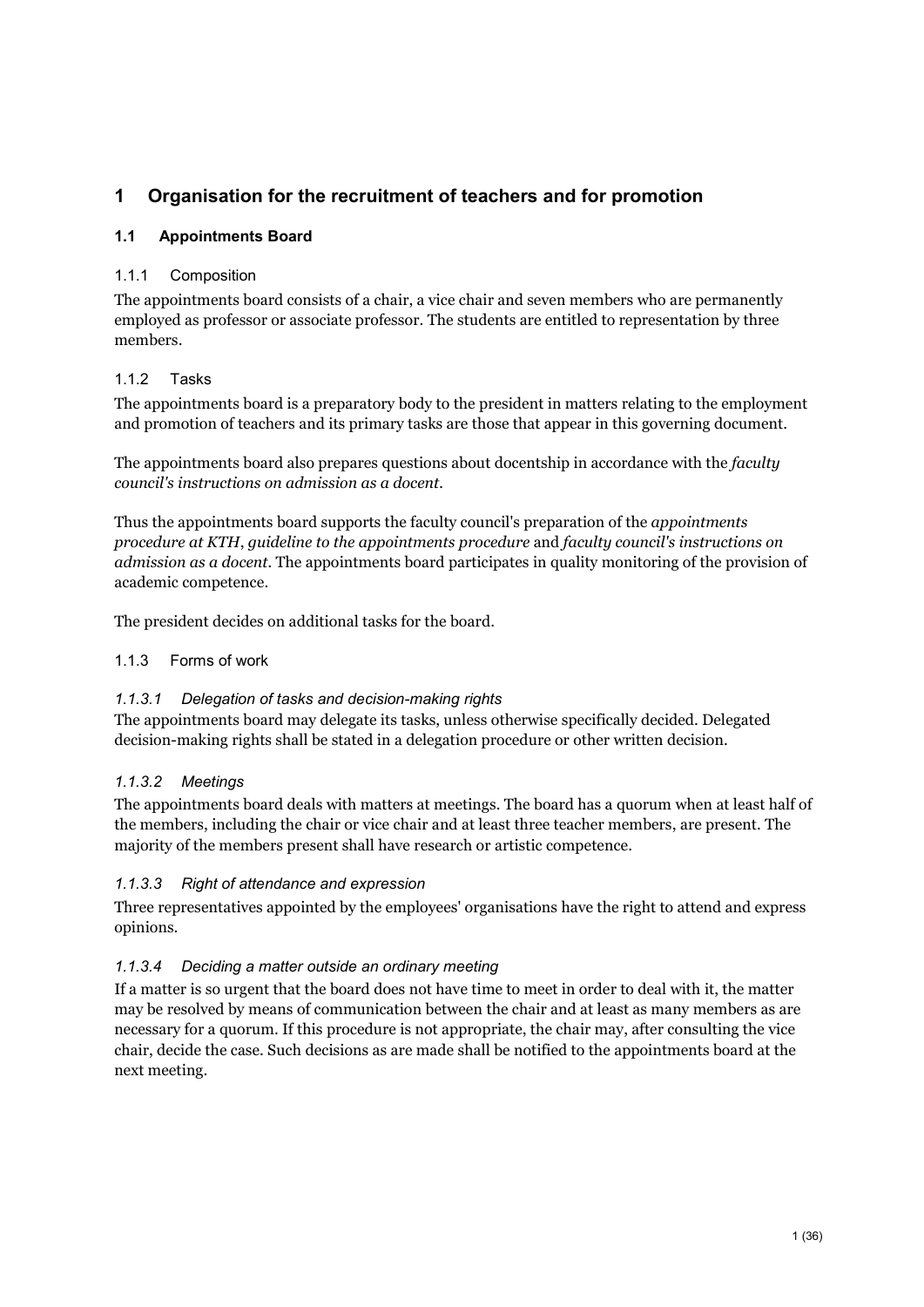### 1.1.4 How the appointments board is appointed

The composition of the board shall be equal in terms of gender and reflect the breadth of KTH in areas and subject traditions. There shall be a mixture of experience from leading positions in the organisation as well as from recruitment and promotion work. Members shall demonstrate a high degree of integrity and independence and be administratively proficient. They shall have the ability to take responsibility in the long term and for the whole of KTH. Each member shall be permanently employed as a professor or associate professor.

The president appoints the chair, vice chair and other members for a four-year mandate period, following joint preparation by the faculty council and vice president with responsibility for equality and values. In the preparation process, the schools shall nominate members. The faculty council and the vice president may collect additional proposals in the light of the first paragraph above.

Representatives of the students are appointed in accordance with section 7 of the Student Union Ordinance (2009:769).

### 1.1.5 Training of members and supporting staff

The chair, vice chair, members (student representatives included) and supporting staff shall undergo such training as the faculty council decides.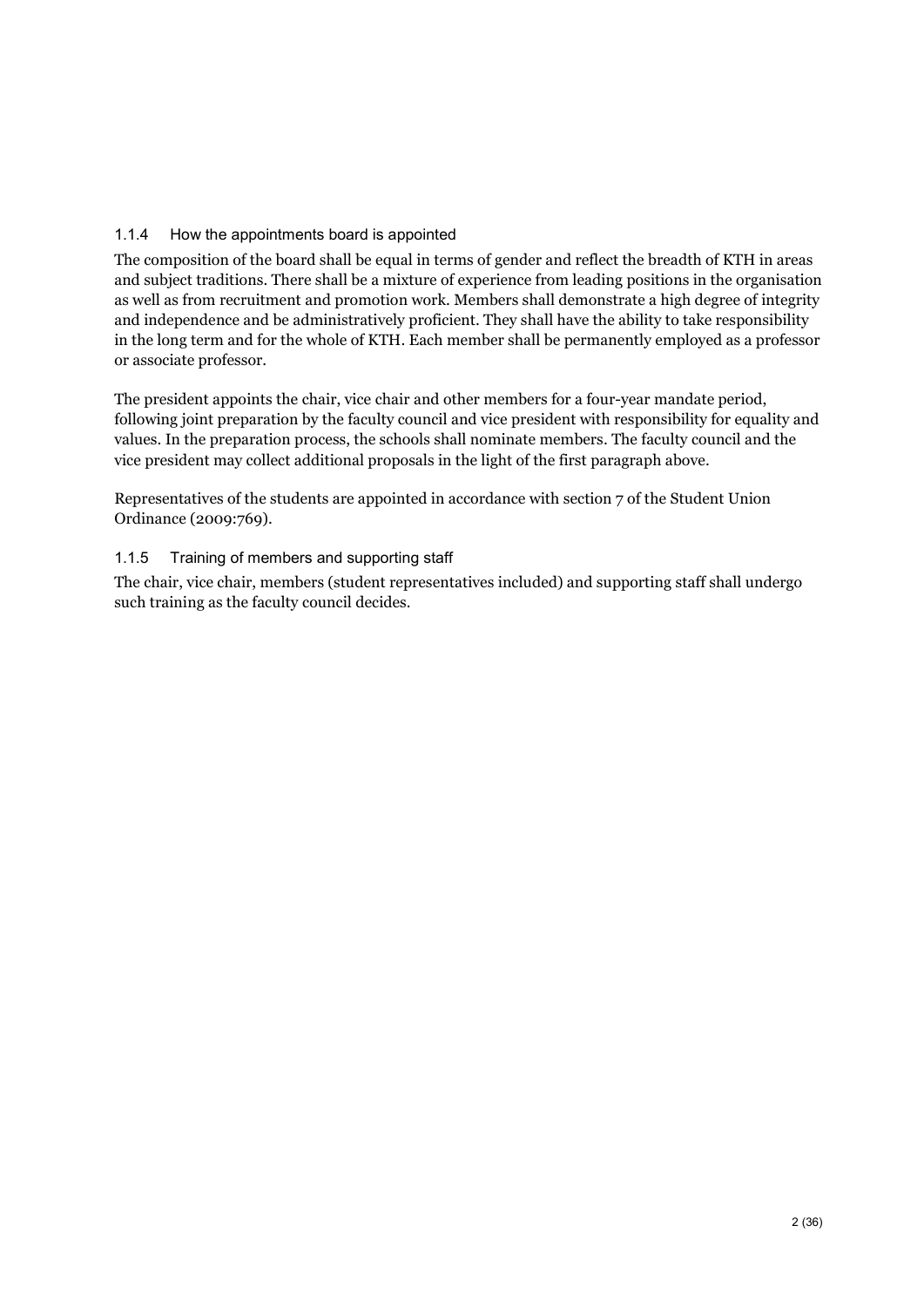### <span id="page-3-0"></span>**1.2 Recruitment committee**

At each school there shall be a recruitment committee responsible for the preparation of teacher appointment cases, primarily the appointment of a professor, associate professor or assistant professor. The committee shall work to ensure that the personnel policy is complied with when recruiting teachers. Particular attention shall be given to observing equality and diversity aspects in the process.

### 1.2.1 Composition

The recruitment committee consists of a chair, vice chair and teacher representatives. The students are entitled to representation by at least three members.

### 122 Tasks

The recruitment committee shall form a recruitment board for each appointment case. The task of the board is to prepare and make proposals, primarily concerning the appointment of a professor, associate professor or assistant professor.

1.2.3 How the recruitment committee is appointed

### *1.2.3.1 Proposal for the recruitment committee*

The head of school submits a proposal for the recruitment committee to the appointments board. The proposal shall include a list of members.

Starting points for the proposal for a recruitment committee:

- At least six members shall be proposed as teacher representatives.
- At least two additional members shall be proposed: a chair (this may be the school's faculty innovation director) and a vice chair. Each member, appointed by the decision of the appointments board, shall be permanently employed as a professor or associate professor.
- Women and men shall be equally represented, unless there are exceptional reasons.
- Each member shall have undergone or shall undergo the training that the faculty council decides.

### *1.2.3.2 Appointment of members*

The appointments board appoints the chair, vice chair and teacher representatives for a four-year mandate period. During the mandate period, the appointments board may appoint additional members, following a proposal from the head of school.

Representatives of the students are appointed in accordance with section 7 of the Student Union Ordinance (2009:769).

#### 1.2.4 Training of members and supporting staff

The chair, vice chair, members (student representatives included) and supporting staff shall undergo such training as the faculty council decides.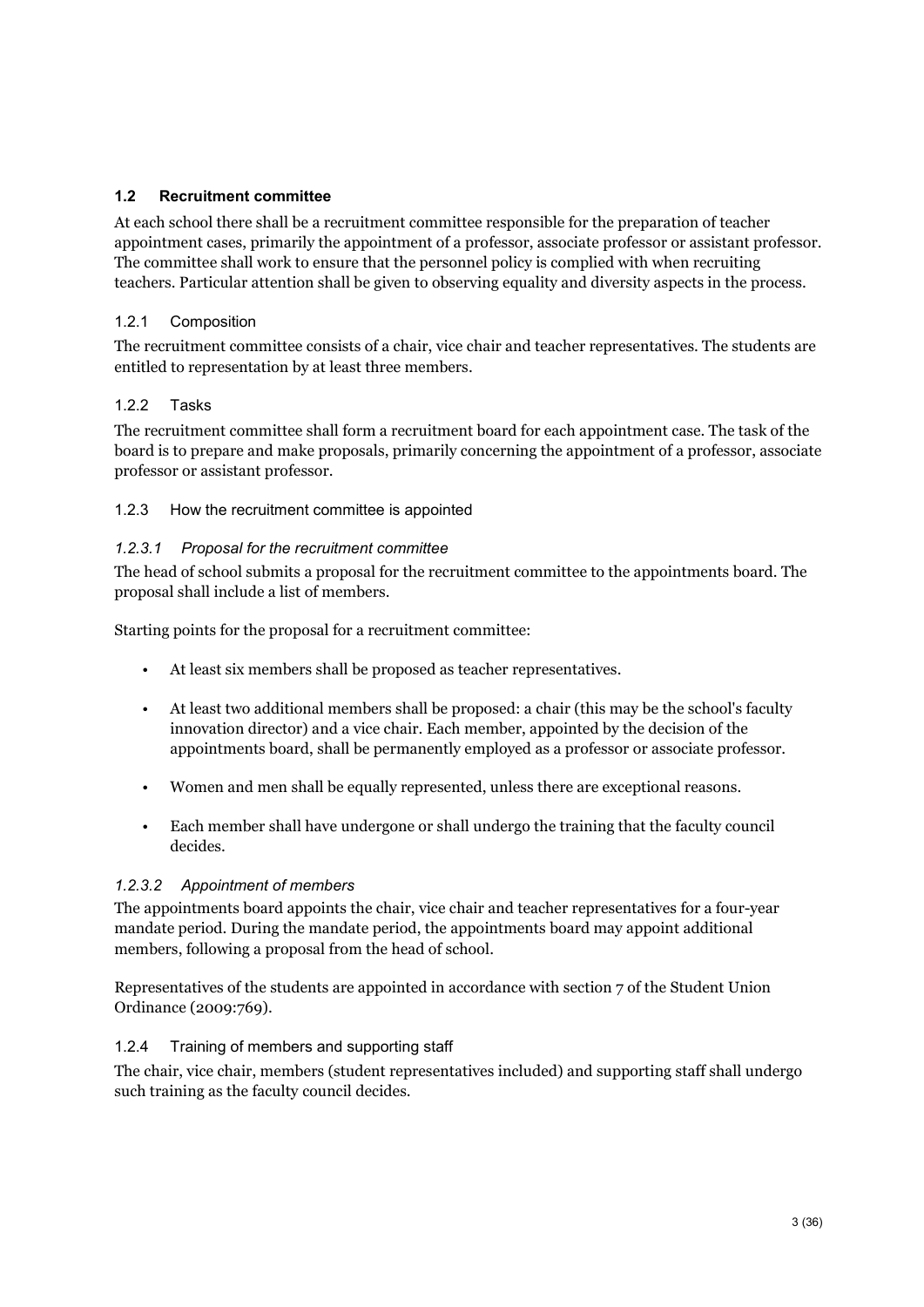### <span id="page-4-0"></span>**1.3 Promotion board**

#### 1.3.1 Composition

The promotion board consists of a chair, vice chair and teacher representatives. The students are entitled to representation by two members. Otherwise, the board consists of experts in each individual case.

### 1.3.2 Tasks

The task of the promotion board is to prepare and submit proposals regarding promotion to professor or associate professor. In principle, each promotion case shall be dealt with as easily and quickly as possible, without neglecting quality and so that the interpretation and application of the relevant grounds for qualification and assessment shall be made in a consistent manner.

#### *1.3.2.1 The tasks of the chair*

It is the chair's task, with the support of the HR division's administrator, to ensure that cases are prepared in an appropriate and time-efficient manner and that the members of the board have access to information about existing governing documents. In this work, close contact with the responsible administrator at the HR division is a prerequisite.

The chair is responsible for:

- ensuring that the promotion board is given a composition of teacher representatives appropriate for dealing with the individual case with respect to subject knowledge etc.
- ensuring that possible disqualification conditions are taken into account.
- ensuring that both women and men are represented at meetings of the promotion board, unless there are exceptional reasons.
- maintaining contact with experts on their assignments.
- preparing the interview together with the board members.
- monitoring and following up that the board applies the relevant grounds for qualification and assessment in a consistent manner.

#### *1.3.2.2 The tasks of members*

Members shall decide the case based on its documents and what otherwise emerges.

#### 1.3.3 Forms of work

#### *1.3.3.1 Meetings*

The promotion board deals with matters at meetings. The promotion board normally meets once per case. For the meeting, the applicant is called to interview, unless this is obviously unnecessary.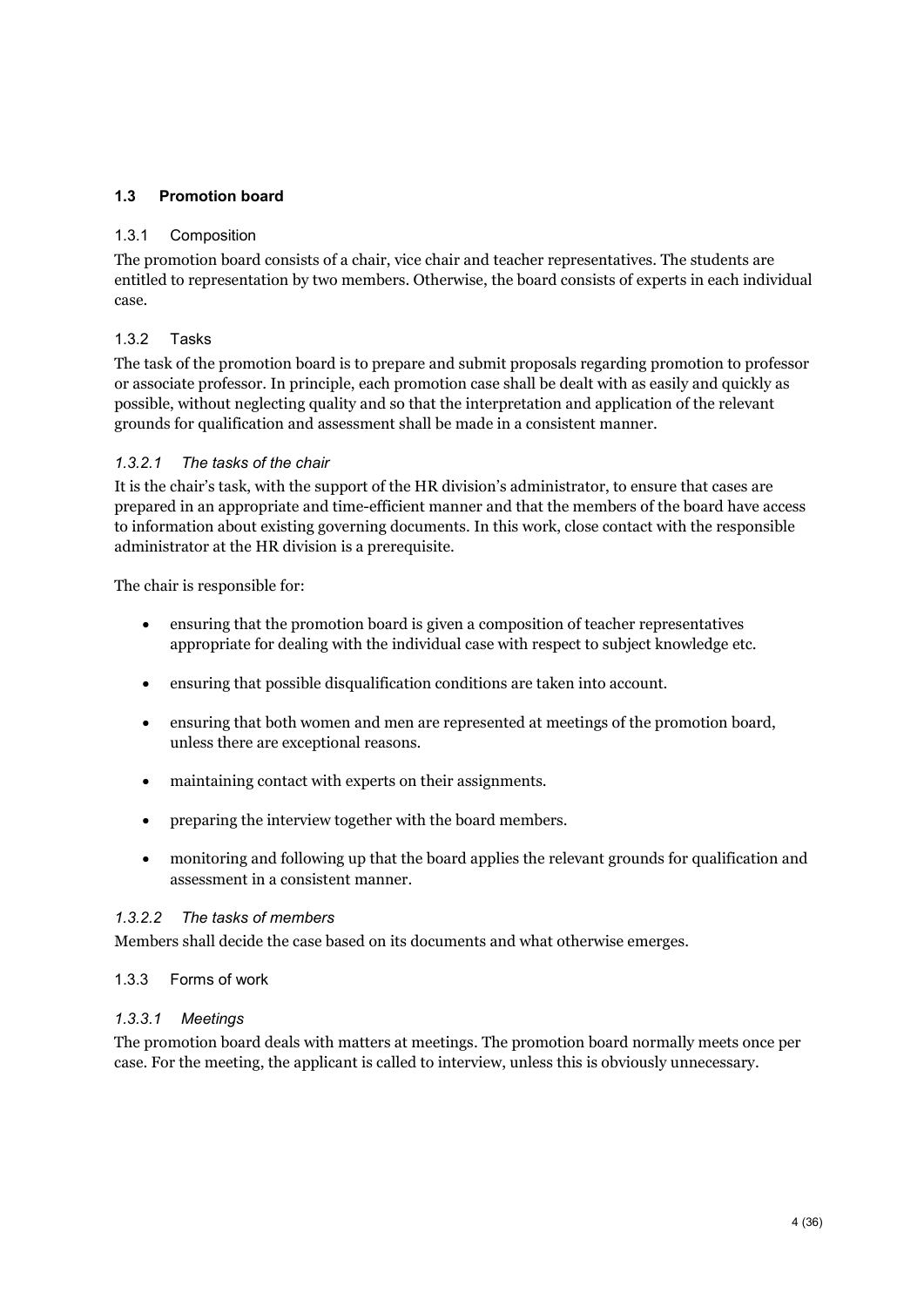### *1.3.3.2 Composition of the board at the meeting*

The composition of the promotion board shall be such as is necessary to assess both research and teaching expertise. Among the members, women and men shall be equally represented unless there are exceptional reasons. In such a case, the reasons shall be reported in the case and the measures taken to attempt to achieve equal representation shall be stated.

### *Teacher representatives*

In addition to the chair, two to four teacher representatives shall be included. In the case of promotion from associate professor to professor, the teacher representatives should hold a position as professor. A member of a recruitment committee (see section 1.2.) or appointments board (see section 1.1.) may also be a member (teacher representative) of the promotion board in individual cases, after approval by the chair of the promotion board.

### *Experts*

Each expert in a promotion case is a member of the promotion board dealing with the case in question. This applies from the date on which the person is appointed as an expert until the date of the board's decision on the case, or until the date on which the case is terminated.

### *Student representatives*

The students have the right to be represented with two members (appointed in accordance with section 7 of the Student Union Ordinance (2009:769)). At the initiative of the student union, a student can also be co-opted to the board in e.g. for educational purposes. The co-opted student representative has the right to attend and express an opinion.

The promotion board shall attempt to ensure that there is student representation at each meeting.

### *The school's representative*

The head of school appoints a representative (not a member) who has the right to attend and express an opinion before deliberation and decision. The school's representative shall be the Future Faculty coordinator or someone else with insight into the organisation.

### *1.3.3.3 The board's decision*

The promotion board has a quorum when the chair or vice chair, at least two teacher representatives and at least one expert are present. The majority of the members present shall have research or artistic competence.

When it comes to a decision, the opinion of the majority shall apply. In the event of a tie, the chair's opinion shall determine the matter. Anyone who disagrees with the final decision may make her/his reservations known by submitting a note of dissenting opinion in the minutes. This dissenting opinion must also be clearly reported in the form of a separate document appended to the minutes. This shall have been done before the minutes are verified. All those who do not report a dissenting opinion are considered to have supported the decision.

The promotion board shall propose in its decision whether the applicant shall be promoted or not. Where the requirements are not met, the minutes shall indicate which or what requirements are not met.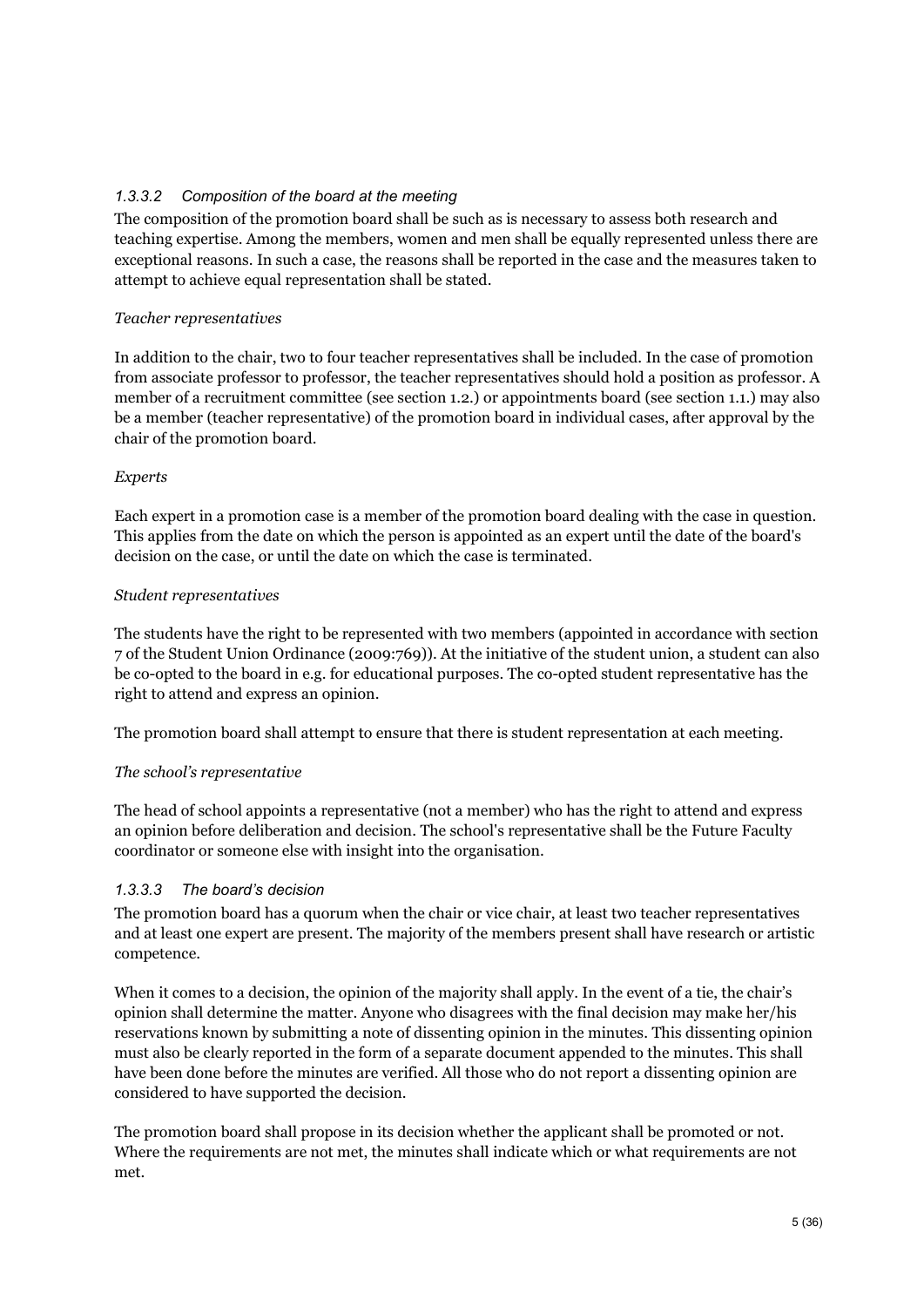### *1.3.3.4 Expert assessment and verification of minutes*

Expert assessments in their final form shall be received by the promotion board within five working days after the board's meeting. The minutes shall be verified within ten working days after the meeting.

### 1.3.4 How the board is appointed

The appointments board appoints the chair, vice chair and teacher representatives for a four-year mandate period. Each teacher representative shall have permanent employment as a professor or associate professor. If a new member needs to be appointed during the mandate period, proposals are submitted to the appointments board for decision. The appointments board appoints the experts who are included in the board for the individual case.

### 1.3.5 Training of members and supporting staff

The chair, vice chair, members (student representatives included) and supporting staff shall undergo such training as the faculty council decides.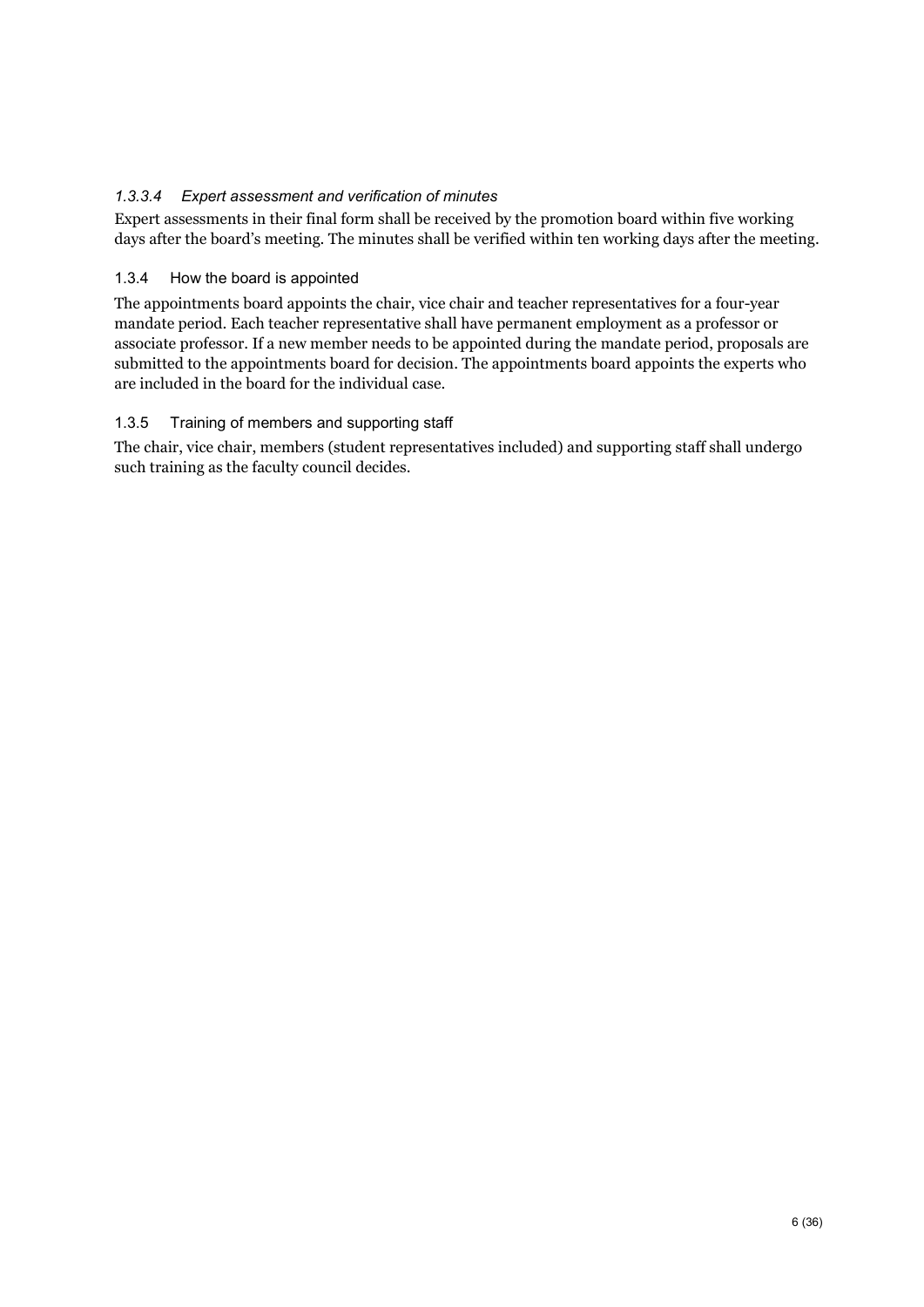## <span id="page-7-0"></span>**2 Administering appointment cases**

### <span id="page-7-1"></span>**2.1 Professor, associate professor and assistant professor**

#### 2.1.1 Creation of a recruitment board for the individual case

Each teacher appointment case shall be prepared in full by a recruitment board. The board shall consist of a chair, two teacher representatives and one or two representatives from the organisation. Women and men shall be equally represented on the board, unless there are exceptional reasons. The reasons shall be reported in the case and the measures taken to attempt to achieve equal representation shall be stated. The composition of the recruitment board shall be such as is necessary to assess both research/artistic and teaching expertise. With the appointment of a professor, each teacher representative shall be employed as a professor.

The chair of the recruitment committee appoints teacher representatives and representatives from the organisation and decides on the chair of each individual recruitment board. Representatives from the organisation shall represent the recruiting unit/division and should hold teaching positions. Exceptions to the latter shall be specifically justified and discussed with the chair of the appointments board.

The appointments board appoints experts to be included in the recruitment board when examining the applicant.

The students are entitled to representation on the recruitment board by two members.

If necessary, the recruitment board may be extended with additional co-opted members without a right to vote, in particular to obtain sufficient subject breadth and depth in the work on the application to start an employment procedure (see section 2.1.5).

The provisions of the Administration Act apply to the procedure. The act states, among other things, that a person who is disqualified by conflict of interest is not allowed to take part in the processing of the case or to be present when the case is decided (section 17).

#### 2.1.2 Quorum of the board

The recruitment board has a quorum when at least 4 members are present, including the chair, another teacher representative, a representative from the organisation and an expert. The majority of the members present shall have research or artistic competence.

When it comes to a decision, the opinion of the majority shall apply. In the event of a tie, the chair's opinion shall determine the matter. Anyone who disagrees with the final decision may make her/his reservations known by submitting a note of dissenting opinion. This dissenting opinion must also be clearly reported in the form of a separate document appended to the minutes. All those who do not report a dissenting opinion shall be considered to be in support of the decision.

#### 2.1.3 The employment case begins

An employment case begins when a recruitment board is formed. The board deals with the employment case together with an administrator at the school and the HR division. In principle, the employment case shall be dealt with as easily and quickly as possible without neglecting quality.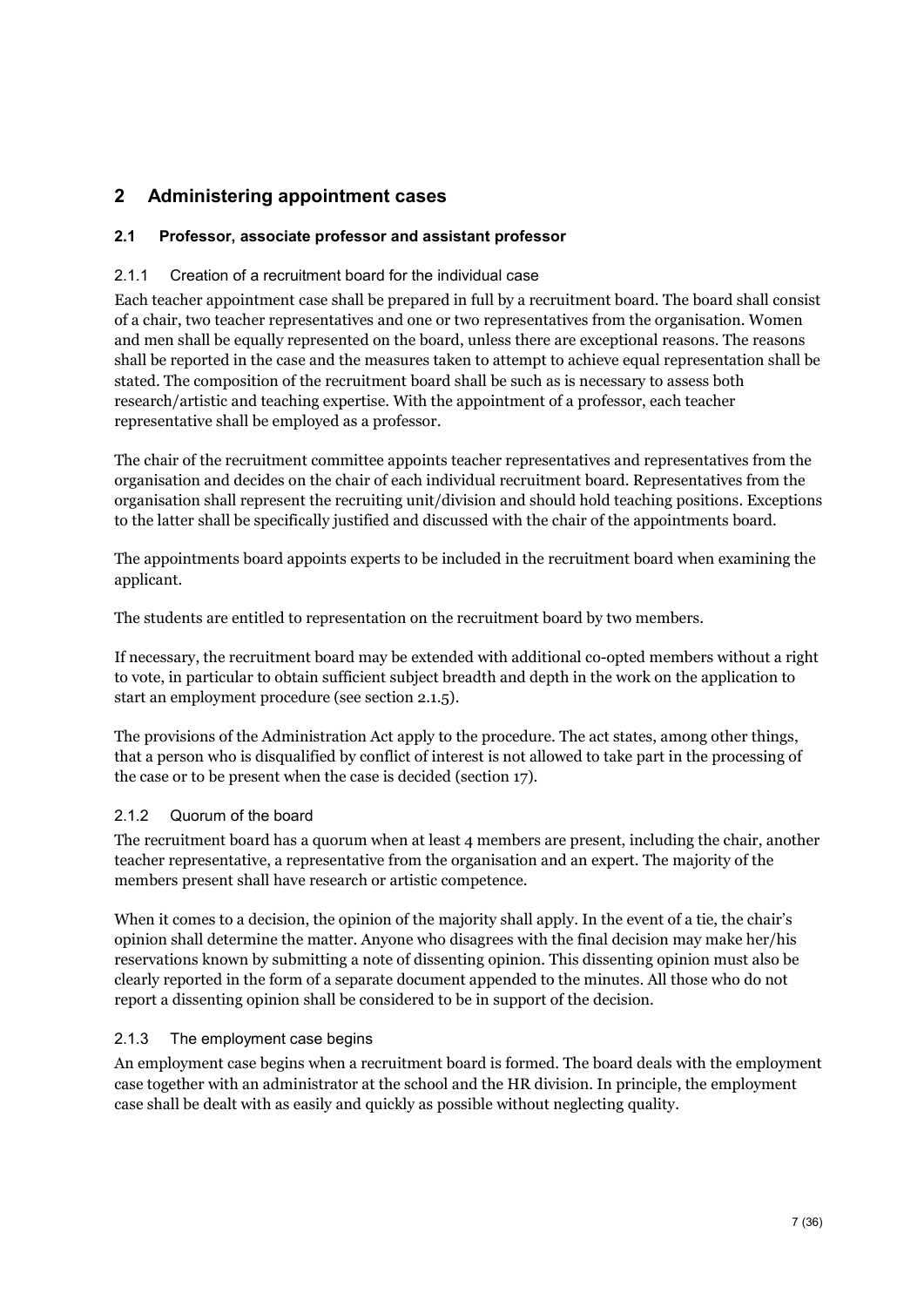### 2.1.4 Schedule

The chair of the recruitment board shall, as a first step in the proceedings, draw up a schedule with preliminary meeting times and which persons are members of the board. The chair is responsible, together with an administrator at the school and the HR division, for ensuring that the case is prepared in an appropriate and time efficient manner.

### 2.1.5 Application to start an employment procedure

The recruitment board prepares the application to start an employment procedure (including employment profile) that is based on the school's plan for faculty development. The application shall be approved by the head of school (may not be delegated) before the board submits it to the appointments board. The template for the application is provided by the HR division and includes the points stated in  $2.1.5.1. - 2.1.5.5.$ 

### *2.1.5.1 The need for the appointment and its subject orientation*

Describe proposed subject orientation, the appointing unit and justify the need for the appointment. Describe the usefulness of the appointment, in terms of research and education, for both the school and KTH overall. The application shall include the following information in this description:

- Description of subject orientation and how this fits into other activities at division, school and KTH level. Describe how any subject overlap with other activities at KTH has been investigated. Present an analysis of the external situation, taking into account the current status and potential development of the subject internationally and in Sweden.
- Illustration of the subject area from an equal opportunity perspective. This may relate to aspects such as the subject's orientation, as well as current and historical gender balance among students, researchers and the faculty.
- Illustration of the subject area from a sustainability perspective (see KTH's overall sustainability goals 2016-2020, education and research).
- Description of the unit where the position shall be located.
- Description of the school and unit's existing lecturer and faculty positions and current planning for the school's skills provision in education and research.
- Justification of the chosen level of employment and the need for employment in terms of development of research and education, for both the school and KTH.
- Description of main tasks in research and education and the distribution in between. Participation in teaching is expected to be 20-50% for a professor, 30-60% for an associate professor and 15-30% for an assistant professor. During the first four years, an assistant professor may have a maximum of 30% involvement in teaching. In particularly educationalintensive environments, the planned teaching commitment for associate professors may be up to 80%. This shall be justified in particular in the application and evidence showing the teaching commitment of existing teachers.
- For tasks in teaching, it is useful to specify the intended course and programme participation.
- The date when the employment should begin.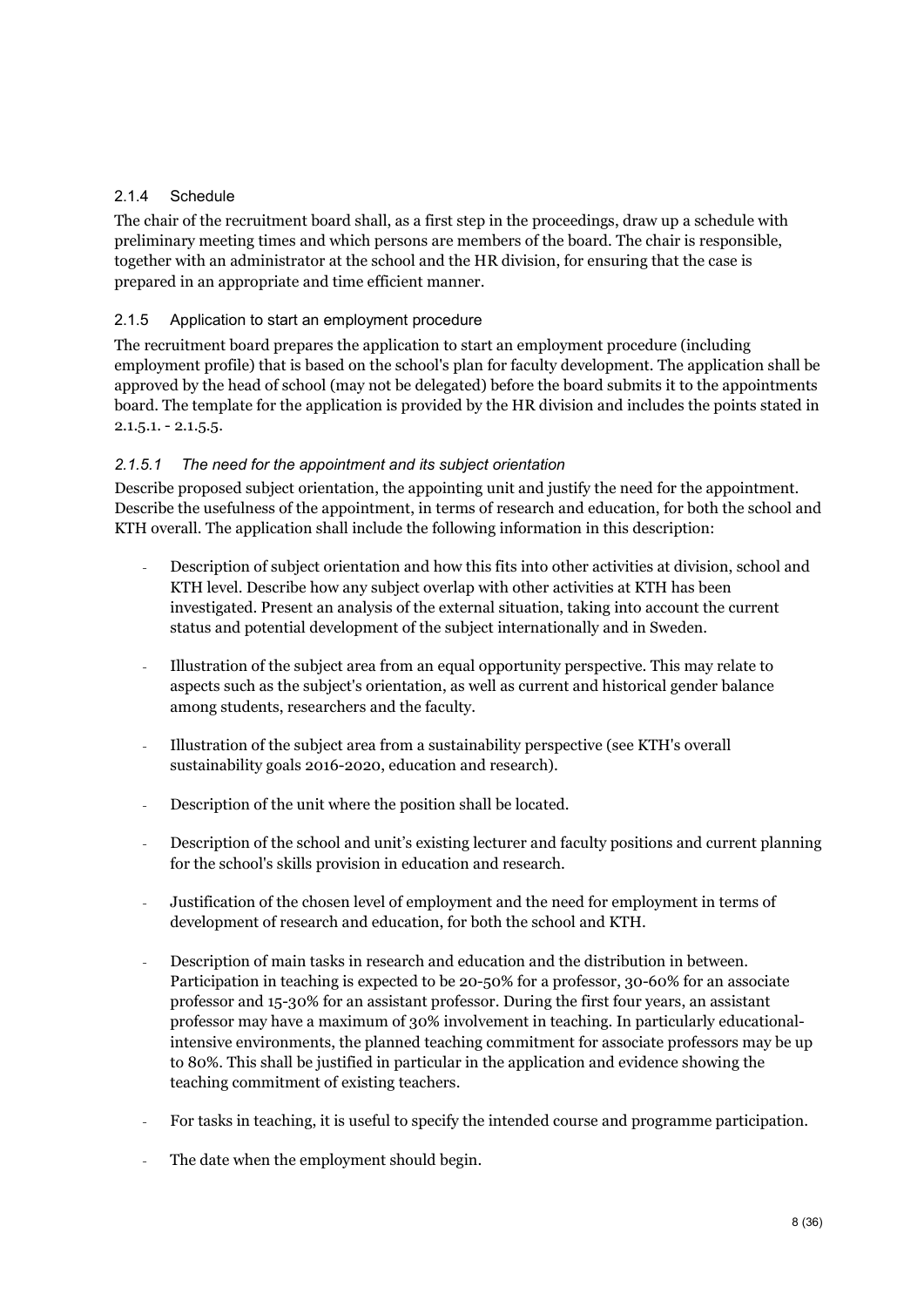### *2.1.5.2 Funding and assigned faculty resources*

For the teaching positions professor, associate professor and assistant professor, resources must always be allocated from the faculty and first cycle grants. In the first years, it shall be possible to fully finance the employment from internal funding. Even in the longer term, it should be possible for at least 50-75% of salary costs to come from internal funding. There may be exceptions with long-term funding from other sources of funding such as donation. In addition to the salary costs, resources assigned for the pursuit of research activities and the recruitment of doctoral students or post docs shall be reported (starting grants). The application shall show that the school and the activities concerned meet these conditions and that they assume a long-term responsibility for the fulfilment of the conditions set out for the specific employment to which the application relates. The application shall include the following information in this description:

- Description of the activities concerned (division/department/unit) total basic funding (Gru + Graduate) in relation to the existing number of faculty positions and lecturer positions. Describe the scope for additional faculty employment and any special conditions regarding access to and allocation of basic funds.
- Description of available resources for the proposed employment in the short (1-4 years) and long (4-8 years) term. Tables do not need to be included. The following benchmarks relate to the minimum amounts to be allocated from internal funds for the position during the first four years: for a professor, 2-2.3 million per year, for associate professor and assistant professor 1.2-1.5 million per year. In addition to cover for salary costs, also describe allocated resources for the pursuit of research activities (start-up subsidy). The resources described here form the basis for the agreement on the content of the employment that is concluded in connection with the appointment.
- Description of any external sources of funding related to the proposed employment (i.e. possible donation or affiliation to major externally-financed research programmes).
- Commentary on the availability of external sources of funding in the subject area.

### *2.1.5.3 Identifying applicants, announcement and experts*

The application shall describe the work of the recruitment board in identifying possible applicants. Gender balance shall be aimed at among the possible candidates and gender aspects shall therefore always be taken into account in the search work. The application shall specify how the initial search work has been conducted and how the board plans to work actively to find applicants for the position. The application shall include the following information in this description:

- How the initial search work has been conducted.
- List of four to ten possible applicants who may be relevant for the intended employment. Gender balance shall be aimed at among the possible candidates and gender aspects shall therefore always be taken into account in the search work. For associate professors and assistant professors, the school shall give an account of the doctoral degrees of the possible applicants (degree year and university) and at which university/other they are currently active. The gender distribution among possible applicants shall be commented. Possible applicants need not be informed of the intended employment. However, the list should be based on reasonable assumptions that it should be of interest to named possible applicants.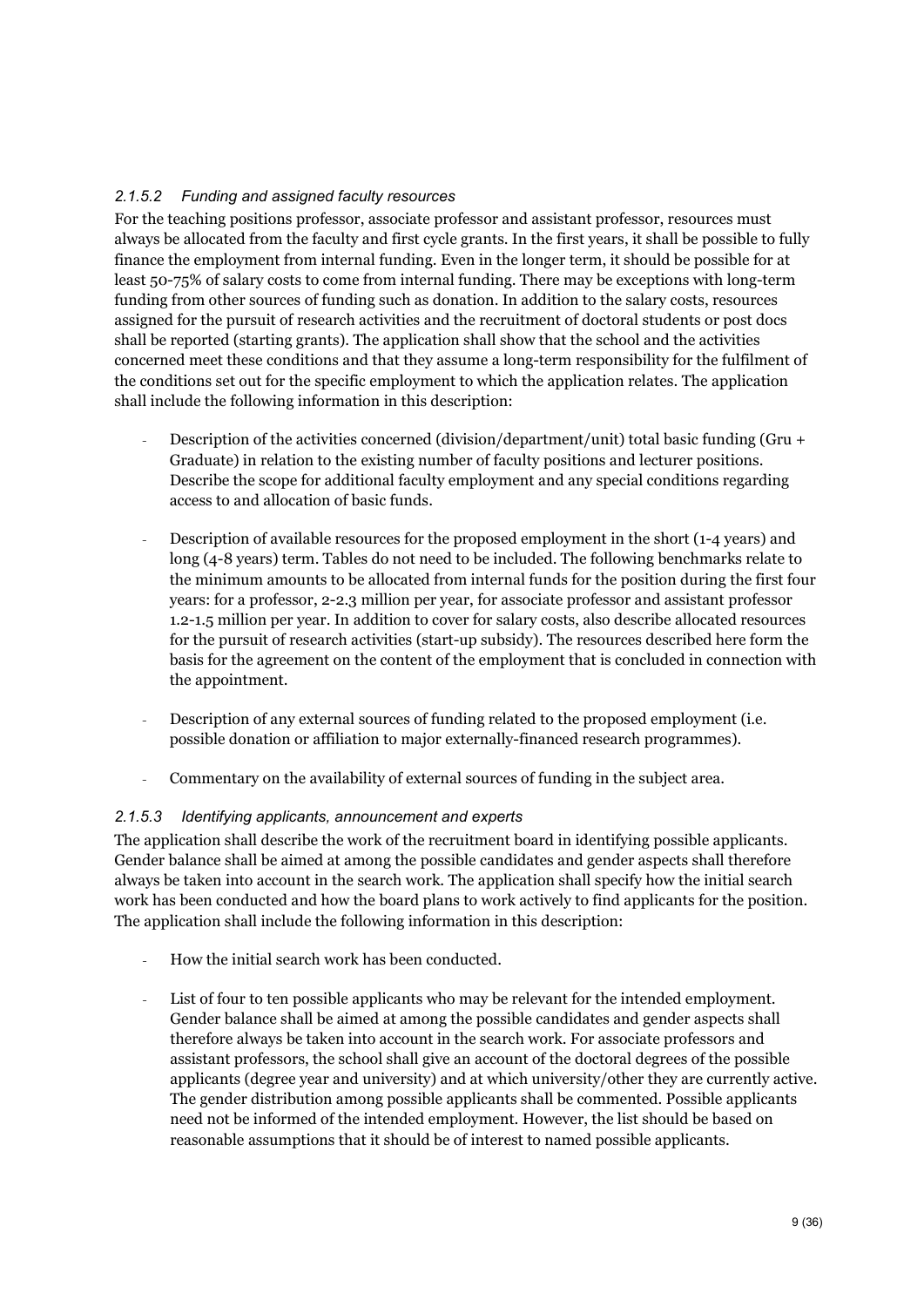- How/where information about the vacant position shall be given (in addition to the requirements set out in the guideline for the announcement of positions).
- How work on getting possible applicants to apply shall be conducted.
- List of possible experts. These need not have been asked. The list shall be equal in gender composition, unless there are exceptional reasons.

### *2.1.5.4 Exceptions from announcement in certain specific cases and additional provisions* The general principle for the recruitment of teachers at KTH is that all positions shall be advertised widely with the aim of attracting many applicants. Exceptions to this principle may be allowed in exceptional cases where the need for recruitment has been identified in a subject area where there are candidates who have received very prestigious individual research grants and where the form of funding is aimed at, or has as a prerequisite, that the individual is prepared for the possibility of longterm establishment for an academic career at one university. Current examples of this are Wallenberg Academy Fellows (KAW), ERC (Starting or Consolidator Grant), or the Swedish Foundation for Strategic Research's *Framtidens Forskningsledare*.

If KTH intends to employ a teacher through this procedure, the employment procedure according to section 2 is followed with the following deviations/additions.

### *Section 2.1.5.1, justification of the selected level of employment, is supplemented by:*

- An assistant professorship shall preferably be used. Only in cases where it is evident that the appropriate level is higher can the employment of an associate professor or professor be relevant.

#### *Section 2.1.5.3. shall not apply. Instead, the following applies:*

- The proposer shall explain the specific reasons invoked for not advertising the position. The president decides, when the application is processed, whether there are special reasons not to advertise the vacant position.
- List of possible experts. These need not have been asked. The list shall be equal in gender composition, unless there are exceptional reasons.

#### *Section 2.1.5.5. is extended with:*

The candidate's original application to KAW, ERC or SSF and any expert opinions on the application and the candidate.

#### *2.1.5.5 Appendices to the application*

The following documents shall be attached:

- A proposed employment profile prepared in accordance with the appointments board's template.
- The school's plan for faculty development (whole or extract from it).
- Schedule according to section 2.1.4.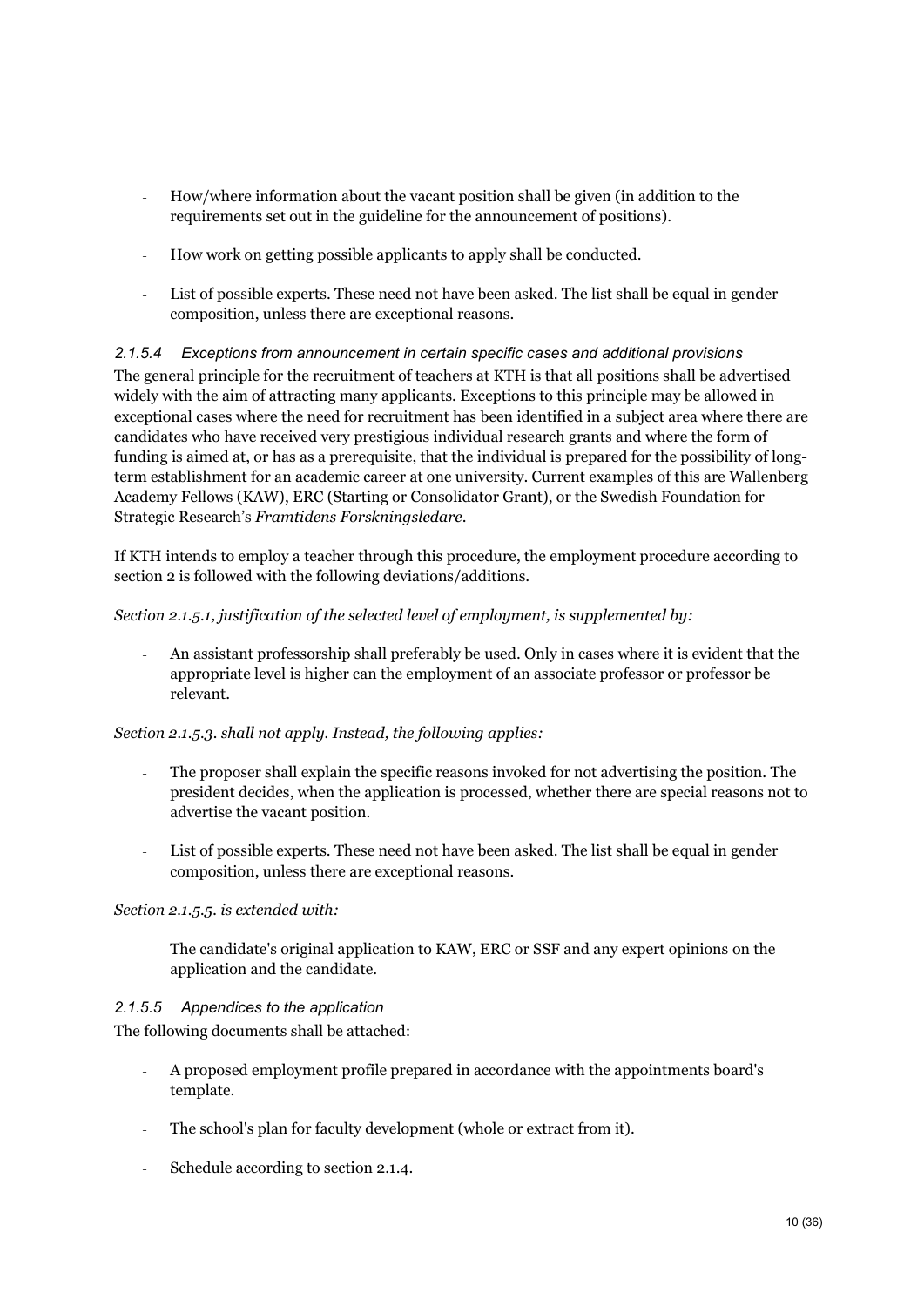2.1.6 Decision on the application to initiate an employment procedure (see also section 3.2. of the appointments procedure)

The petition is prepared by the appointments board, which proposes a decision to the president. The president decides on questions concerning the application (including employment profile).

If, during the course of the proceedings, there is a need to recruit more applicants than the decision relates to, the recruitment board, after approval by the head of school, shall submit an application for recruiting more persons to the chair of the appointments board. The application shall be justified and shall include how the tasks and financing of the first employment and the proposed employment are affected. The president decides on questions about the application.

If an employment case is terminated without making an appointment and a new application to start an employment procedure is made on the basis of the corresponding content, the chair of the appointments board may propose a decision to the president. However, this simplified procedure does not apply if it has been more than 18 months since the first application was submitted.

2.1.7 Information about the vacant position

See guideline for the announcement of positions.

When the position is advertised, the recruitment board shall inform the possible applicants, identified according to 2.1.5.3., about the announcement. The board shall also actively seek and inform further possible applicants. If a gender is under-represented in the subject area, active action shall be taken in the recruitment process; one such measure is that the school invites persons belonging to the underrepresented gender to apply for employment.

#### *2.1.7.1 Extension of the application period*

The chair of the recruitment committee decides whether to extend the advertising of a position before the end of the application period. This task cannot be delegated. An extension should be made if the number of eligible applicants is less than five or if there are no eligible applicants of the underrepresented gender. The decision must be notified to the HR division's announcement administrator at least three working days before the end of the application period. If the application period is extended, the chair of the recruitment committee shall inform the chair of the appointments board.

#### *Preparation of applications*

2.1.8 Expert assessment (see also section 3.5. of the appointments procedure)

In each case, at least two experts shall be appointed to examine the candidates' overall expertise (research, teaching and other qualifications). The expert shall be particularly familiar with the subject matter of the employment and have research/artistic and teaching qualifications well above the requirements that apply to the position to which the employment in question applies.

In addition, a pedagogical expert can also be appointed for in-depth assessment of the applicants' teaching expertise. Pedagogical experts shall have special experience of assessing teaching expertise at the level of the position in question.

Women and men shall be equally represented, unless there are exceptional reasons. The reasons shall be presented in the school's proposal and which persons were asked and why they were not proposed shall be stated. (For exceptional reasons, see pages 26-27 of the Swedish National Agency for Higher Education's report (2007:55 R) promotion to professor and associate professor – a legal overview.)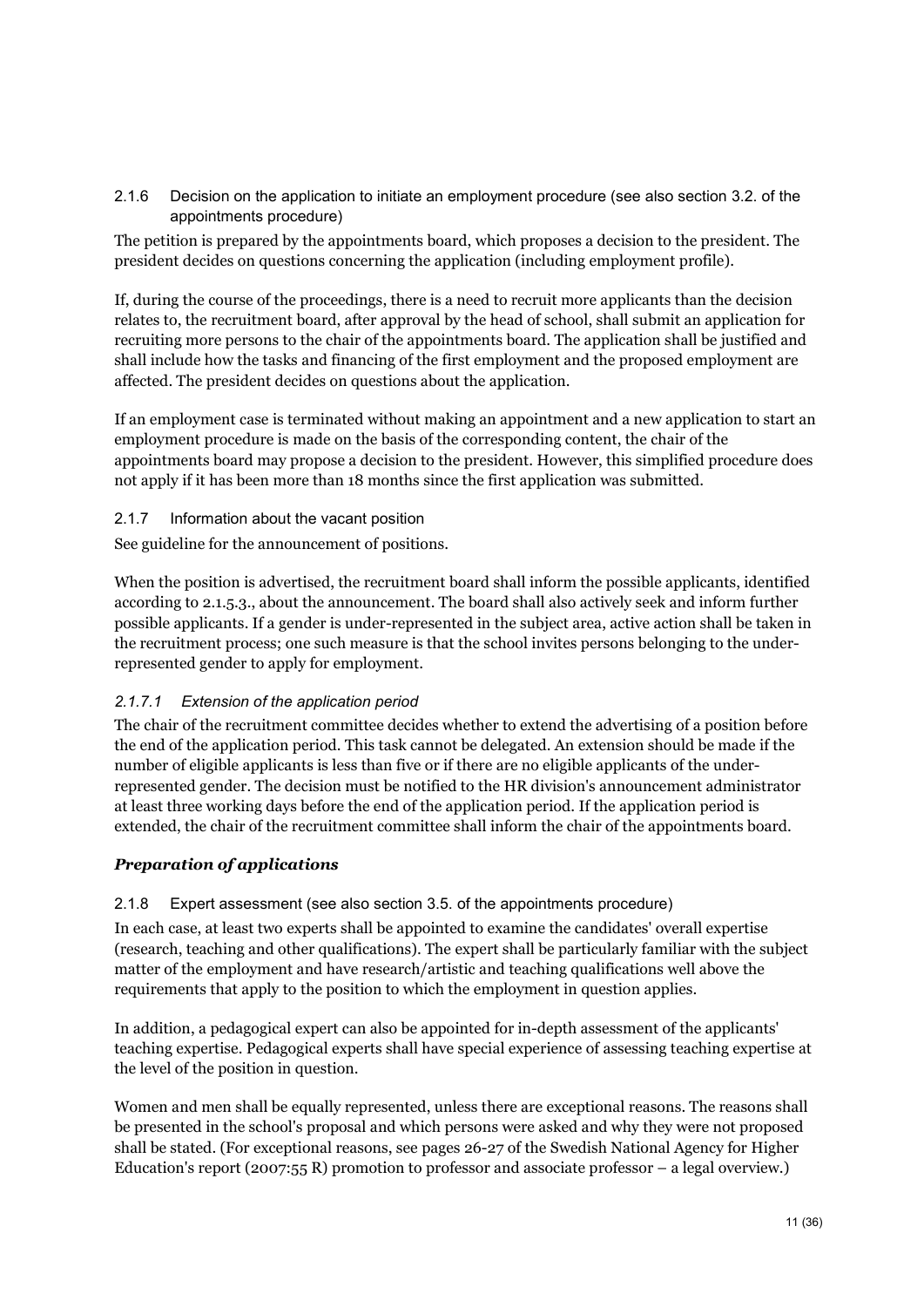Each proposed expert shall be asked and shall him or herself inform whether or not there is any circumstance that may be presumed to constitute a conflict of interest against him/her. Information about conflict of interests can be found at KTH's conflict of interest/disqualification pages on the intranet.

Each expert is obtained from outside the university, except in the cases specified in section 2.1.9.

### *Proposals for experts*

The recruitment board produces proposals for experts and submits these to the appointments board no later than 15 working days after the end of the application period.

### *Decision on experts*

The appointments board appoints experts. The assignment as an expert is valid from the date of the appointments board's decision until the day on which the recruitment board decides who is proposed for the position (see 2.1.11 below). The assignment may be terminated early by decision of the appointments board.

### *Expert opinion*

Each expert shall draw up an individual written statement on the applicant's expertise. The work is done in two stages: (1) Before the recruitment board calls to interview, according to 2.1.11, the expert shall prepare a preliminary opinion. In the preliminary opinion, the expert shall give an account of the expertise of the candidates who should primarily be considered for the position (a shortlist) and justify the decision. Applicants who are deemed less qualified can be covered briefly and must be mentioned by name. (2) After the interview, the expert shall complete the statement and add the ranking of the main applicants.

The statement is considered to be a general and public document when sent or when the case has been finalised.

### 2.1.9 Special procedures

The appointments board decides on special procedures for cases that have generated a substantial number of applicants and for cases with only one applicant according to 2.1.5.4. For cases with many applicants, the procedure shall include the possibility of a two-stage procedure in order to highlight 10-20 top candidates for in-depth expert assessment. In the first stage, in the case of assistant professors and associate professors, teachers at KTH may be appointed as experts, as required by section 2.1.8. For cases with one applicant according to 2.1.5.4. , the appointments board shall make a special assessment concerning the need for expert assessment in order to ensure an effective and appropriate assessment process.

#### 2.1.10 Call to interview and invitation to visit the school

The recruitment board decides to call the main applicants for an interview and a test lecture/other work sample when the expert assessment has been made. The decision shall be minuted.

The applicants who have been invited for interview should also, in connection with this, be invited by the school for a meeting and viewing of the school.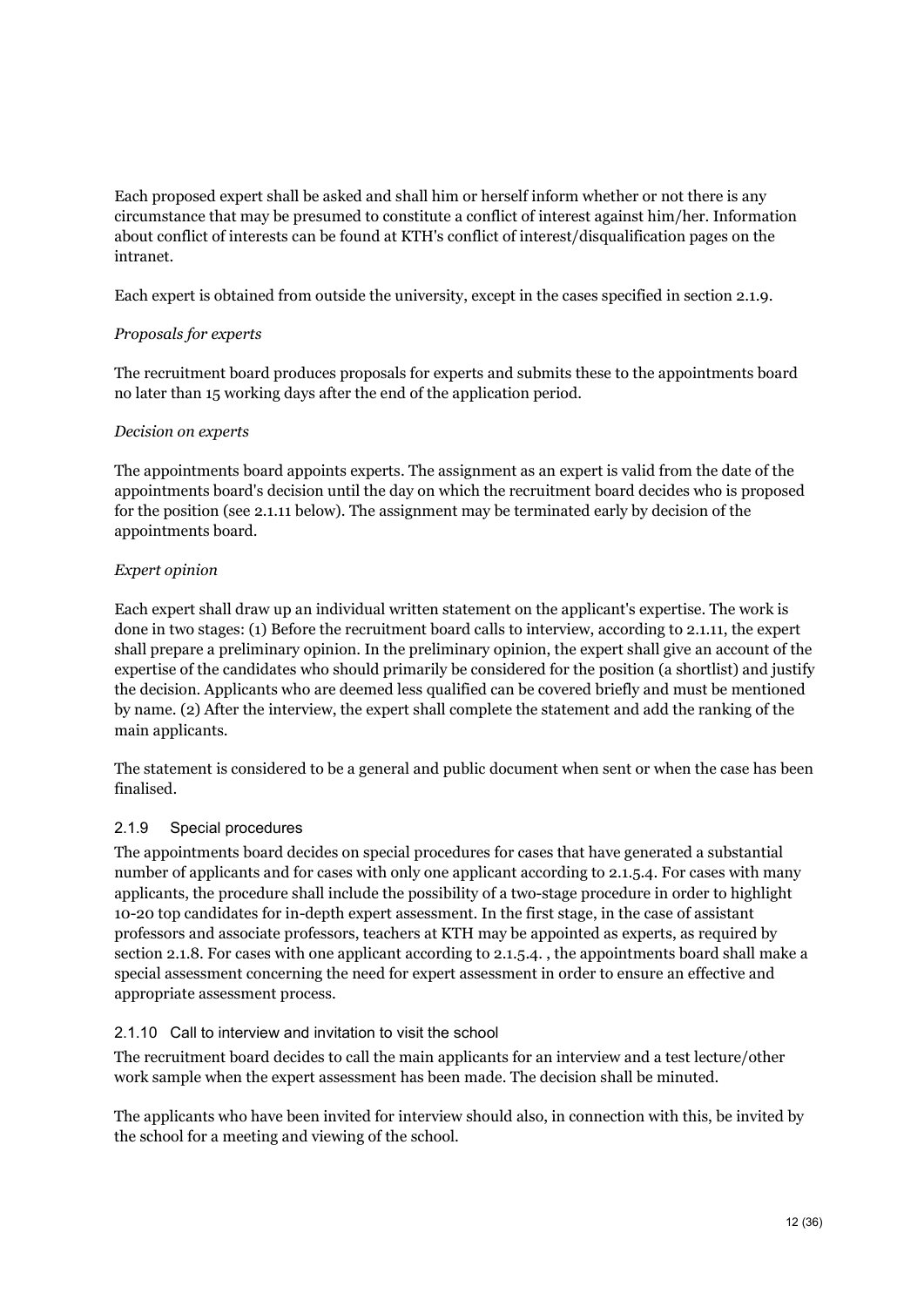#### 2.1.11 Interview and proposal for who should be employed (see also section 3.6. of the appointments procedure)

The recruitment board interviews applicants who have been invited for interview and arranges a test lecture/other work test and decides who is proposed for employment.

The decision shall be minuted and justified. Normally the expert assessments are used as the main justification. If the board is of a different opinion from experts or if the experts are not consistent, the board shall give specific reasons for its decision. The reasons must relate to the employment profile, be concise, clear and contain essential reasons that have been decisive. If several applicants are proposed for the employment, the board shall rank them. If there are only unqualified applicants, it shall be proposed that no one is employed.

The minutes shall be verified within ten working days after the meeting. The expert assessments in their final form are attached to the minutes. The proposal (the decision) is submitted to the president when appointing a professor and to the head of the school in question when appointing an associate professor or assistant professor. Before a decision on employment is made, references are checked according to the HR division's procedures. This may take about 10-14 working days.

2.1.12 Decision (see also section 3.8. of the appointments procedure) Decisions on employment are taken according to the *delegation procedure at KTH*.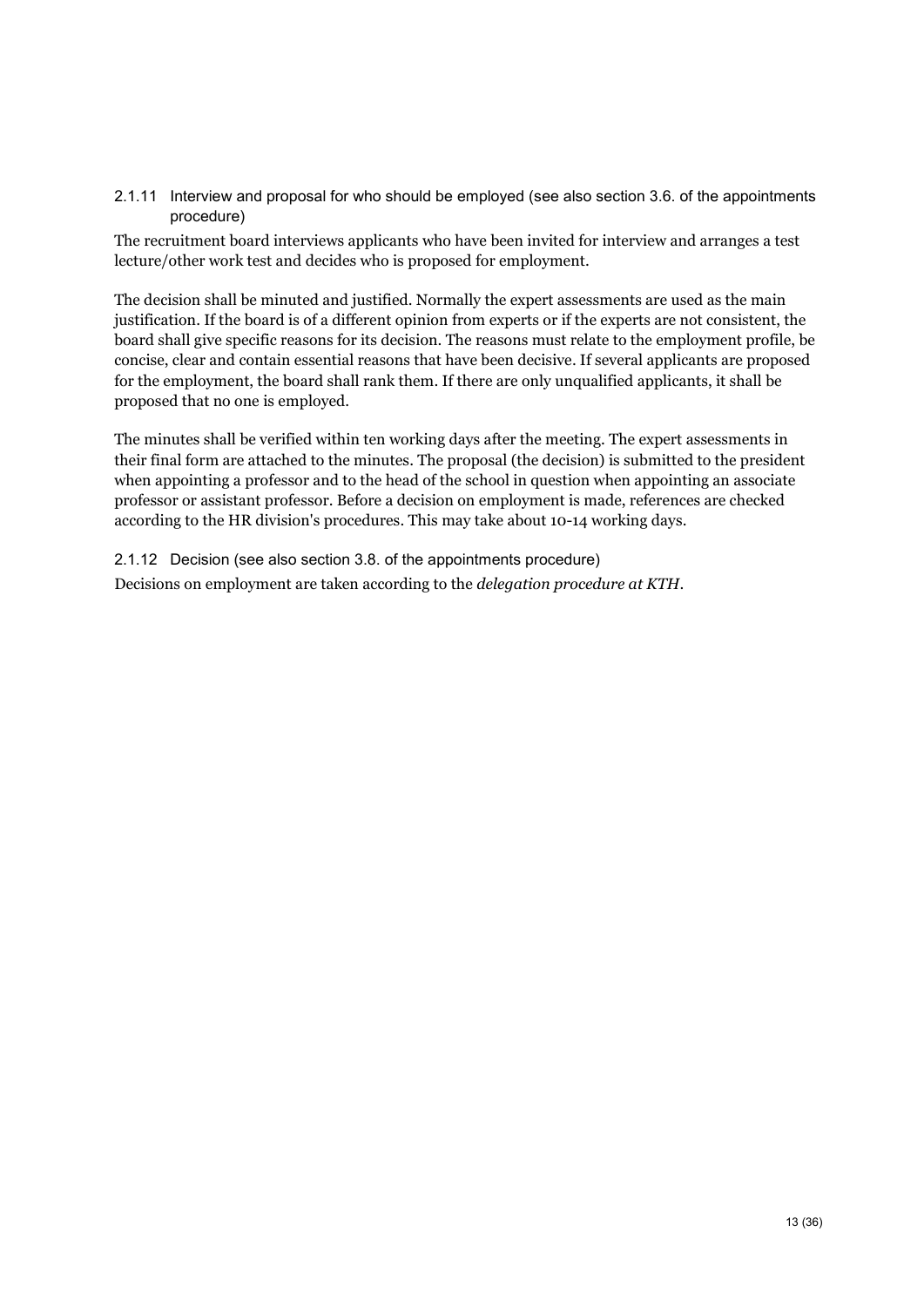### <span id="page-14-0"></span>**2.2 Adjunct professor**

#### 2.2.1 General information about the position

An adjunct professor shall contribute knowledge and experience from his or her specialist field as well as external networks, to strengthen education and research of high international quality at KTH.

As with as other professors, an adjunct professor shall be active in research, education and collaboration. An adjunct professor, as a general rule, performs his or her principal activities at the company or organisation that finances the position (hereinafter referred to as a partner).

At an early stage, KTH shall ensure that the candidate has the required competence. A two-year employment is recommended. See also section 1.4. of the appointments procedure.

### 2.2.2 Financing

With employment as adjunct professor, the minimum remuneration is required for own salary and for the research activity. The financing shall be mainly by external means. A written guarantee for the financing shall be submitted by the partner. With the financing guarantee, the school shall take into account the need for space and any laboratory equipment.

#### 2.2.3 How a case is prepared

Prior to the submission of a formal application to commence an employment procedure, informal contact shall be made between the proposer, the head of school and the chair of the appointments board. The chair of the appointments board should be given access to the candidate's CV and in particular the following shall be discussed:

- Subject area with regard to KTH's plans for renewal of the unit and future research and education profile.
- How the candidate complements existing faculty and adjunct faculty in the unit and at school level. Here, the subject area, the balance between tasks in research and education and gender equality shall be taken into account.
- If the candidate has the expertise required for employment as an adjunct professor according to section 1.4. of the appointments procedure.
- The willingness of the partner to grant the candidate time to work at KTH during the period according to agreement.

At the school, the following preparations shall be made before submitting the application to start the employment procedure:

- The head of school, the management team and the head of division are informed by the proposer.
- Discussion is conducted based on the school's strategic direction, identified needs for the desired input expertise and gender equality goals for recruitment.
- Discussion between the proposer and the candidate about, among other things, the tasks, research competence, financing, workplace at KTH, possible need for special equipment and the views of the ordinary employer. Strategic added value is highlighted for both parties.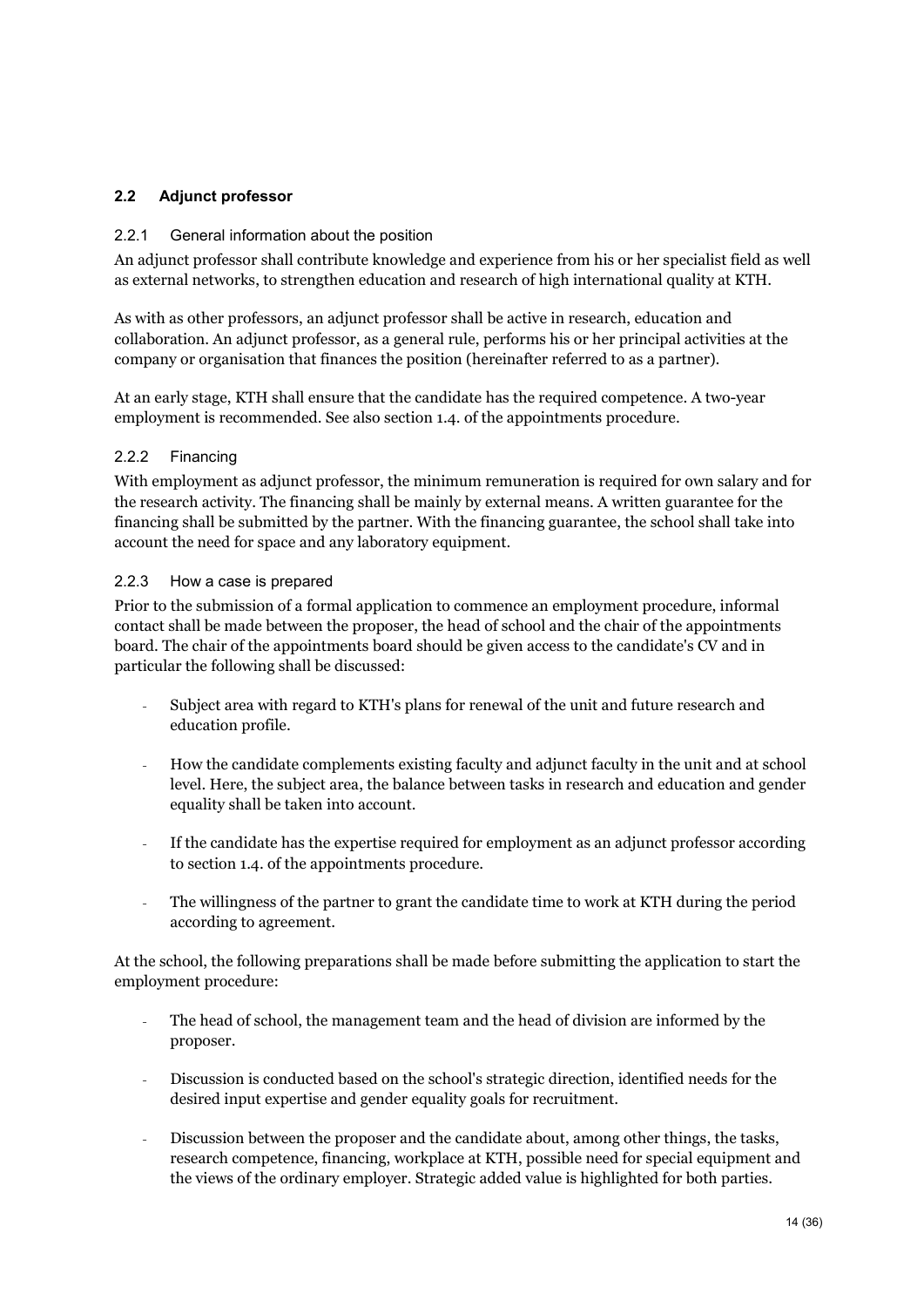### 2.2.4 Application to start an employment procedure

The head of school applies to start an employment procedure. The application shall include a description of proposed subject orientation and the appointing unit and justify the need for the appointment. The template for the application is provided by the HR division and includes the following points:

- Proposal for subject orientation with regard to KTH's plans for renewal of the unit and future research profile.
- Description of how the employment reflects the strategic direction of the unit and what the proposer at KTH wishes to achieve with the employment. Description of the usefulness of the appointment, in terms of research and education, for both the school and KTH overall.
- Description of how the candidate complements existing faculty and adjunct faculty in the unit and at school level. Here, the subject area, the balance between tasks in research and education and gender equality shall be taken into account.
- Information about funding.
- Information about the duration and extent of the employment as a percentage (see section 1.4. of the appointments procedure)
- The date when the employment should begin.

To the application is attached:

- Letter from the partner describing its investment in the proposed employment and how it expects to benefit.
- Draft agreement on cooperation as set out in section 2.2.6. below.
- Candidate's application, specified according to section 2.2.4.1. below.
- Proposals for two experts according to section 2.1.8.

#### *2.2.4.1 The candidate's application*

The candidate's application shall include the following information

- CV (which reflects the assessment criteria in section 1.4. of the appointments procedure; KTH's CV template for adjunct and affiliated faculty should be used).
- Brief written statement of what the candidate wishes to achieve with the employment.
- Description of how the candidate wishes to conduct research and teaching within the framework of the employment at KTH.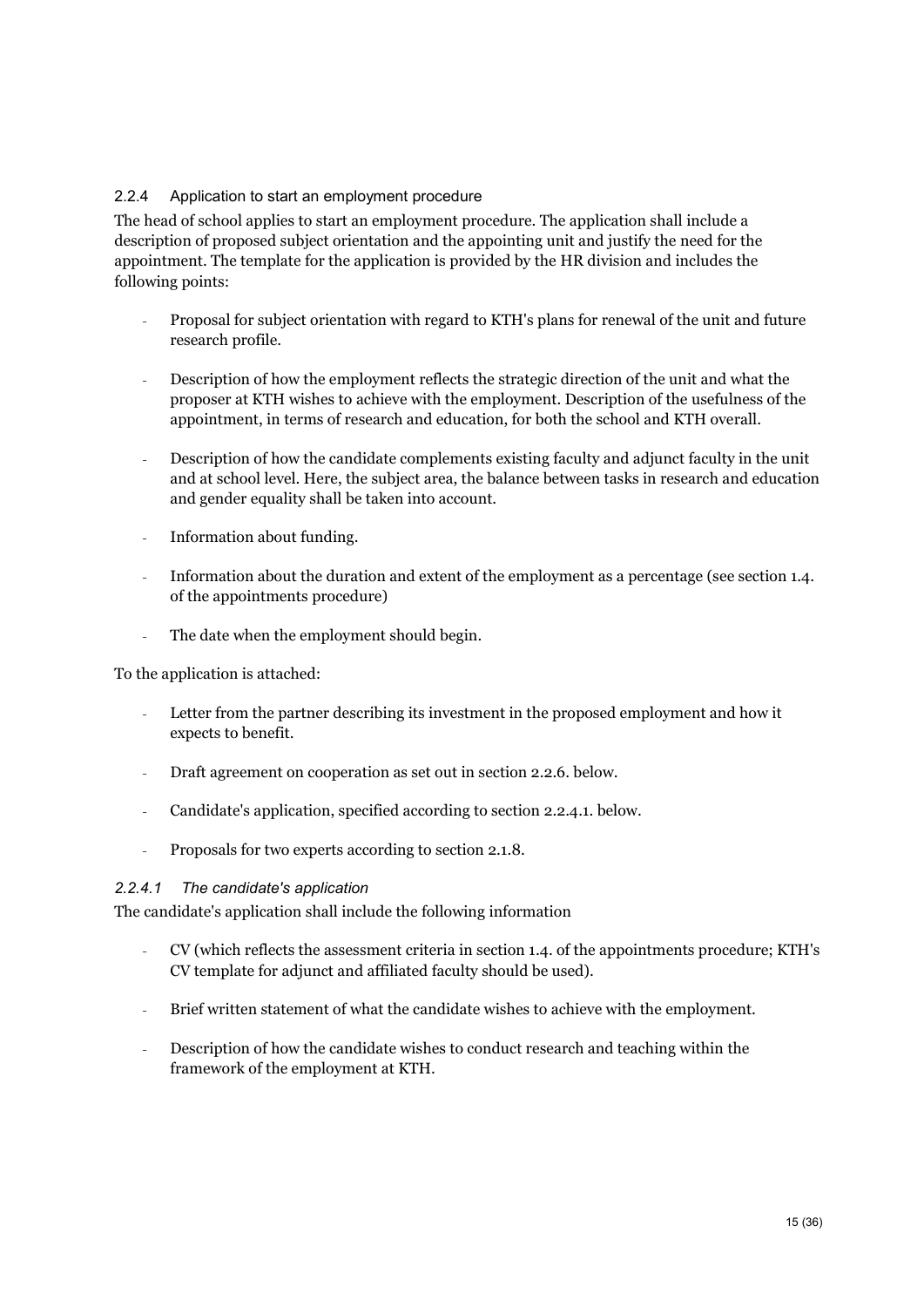### 2.2.5 Preparation

The chair of the appointments board prepares the case. This includes the decisions by the chair on questions concerning the subject area and expert assessment. If needed, the chair may hand over the case to the school's recruitment committee for examination of the candidate. When the case has been investigated, a proposal for a decision is submitted to the president. The decision information to the president shall include a copy of the co-operation agreement in accordance with section 2.2.6.

### 2.2.6 Agreement on cooperation

The school is responsible for concluding an agreement between KTH and the partner regarding cooperation before the president makes a decision on employment. The agreement template for appointing an adjunct professor shall be used.

In examining the issue of re-employment of an adjunct professor, the question of extending the terms of the cooperation agreement shall also be examined.

### 2.2.7 Decision

A decision on employment of an adjunct professor is taken by the president (in accordance with chapter 4 section 13 the Higher Education Ordinance). A copy of the agreement on cooperation is attached to the decision.

### 2.2.8 Renewal of employment

An application for renewal of the employment shall be submitted six months before the end of the employment. The head of school, or a person appointed by the head of school, submits the application to the chair of the appointments board who prepares the case for the president's decision. The application shall contain the following:

- Description of what has been accomplished during the period of employment.
- An account of the school's need for the employment to be renewed.
- Copy of renewed agreement on cooperation as set out in section 2.2.6.
- Statement by the professor on continued interest in employment or a copy of a renewed agreement on cooperation in accordance with section 2.2.6.

The permissible total period of employment of an adjunct professor is determined in chapter 4 section 11 the Higher Education Ordinance.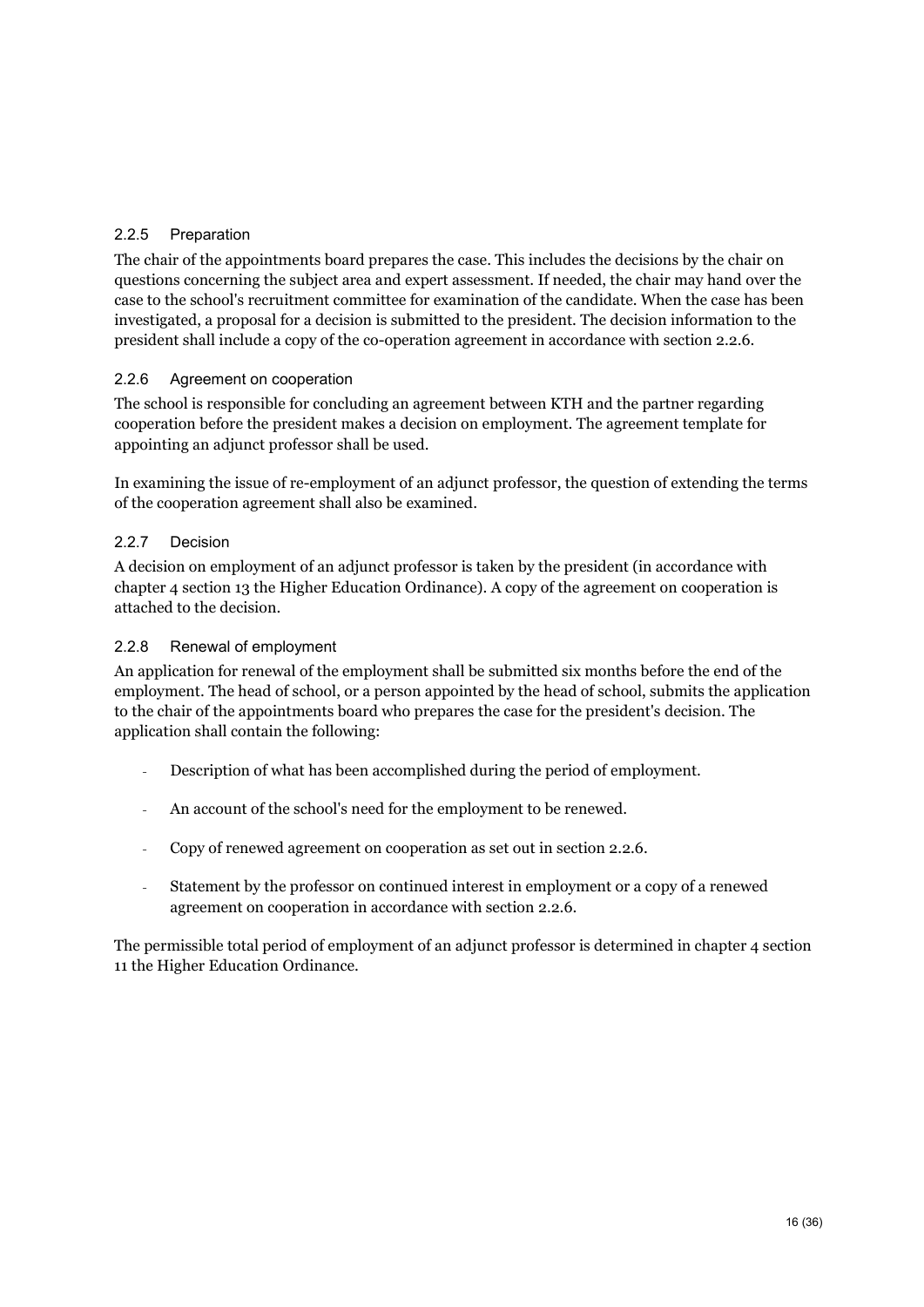### <span id="page-17-0"></span>**2.3 Visiting professor**

#### 2.3.1 General information about the position

A visiting professor shall contribute knowledge and experience from his or her subject area and for a limited period provide specialist input to strengthen education and research of high international quality at KTH. Normally, the candidate proposed for the appointment should be an appointed professor. A two-year employment is recommended.

### 2.3.2 Financing

With recruitment as a visiting professor, external financing and, for research and teaching tasks, faculty and GRU funding can be used.

#### 2.3.3 How a case is prepared

Proposals for a visiting professor can be initiated at school level. Prior to the submission of a formal application, informal contact shall be made between the proposer, the head of school - or a person appointed by the head of school - and the chair of the appointments board. The chair of the appointments board should have access to the candidate's CV and in particular the following shall be discussed:

- Subject area with regard to KTH's plans for renewal of the unit and future research and education profile.
- The school's need for the appointment and how the candidate complements existing faculty and adjunct faculty in the unit and at school level. Here, the subject area, the balance between tasks in research and education and gender equality shall be taken into account.
- If the candidate is judged to have the expertise required for employment as a professor according to section 1.1. of the appointments procedure and expert assessment in accordance with chapter 4 section 6 the Higher Education Ordinance.
- Financing the position.
- If a visiting professor should be employed instead of the normal teaching positions.

If a visiting professor should be employed, the school shall complete the application to start an employment procedure.

At the school, the following preparations shall be made before submitting an application to start the employment procedure:

- The head of school, the management team and the head of division are informed by the proposer.
- Discussion is conducted based on the school's strategic direction, identified needs for the desired input expertise and gender equality goals for recruitment.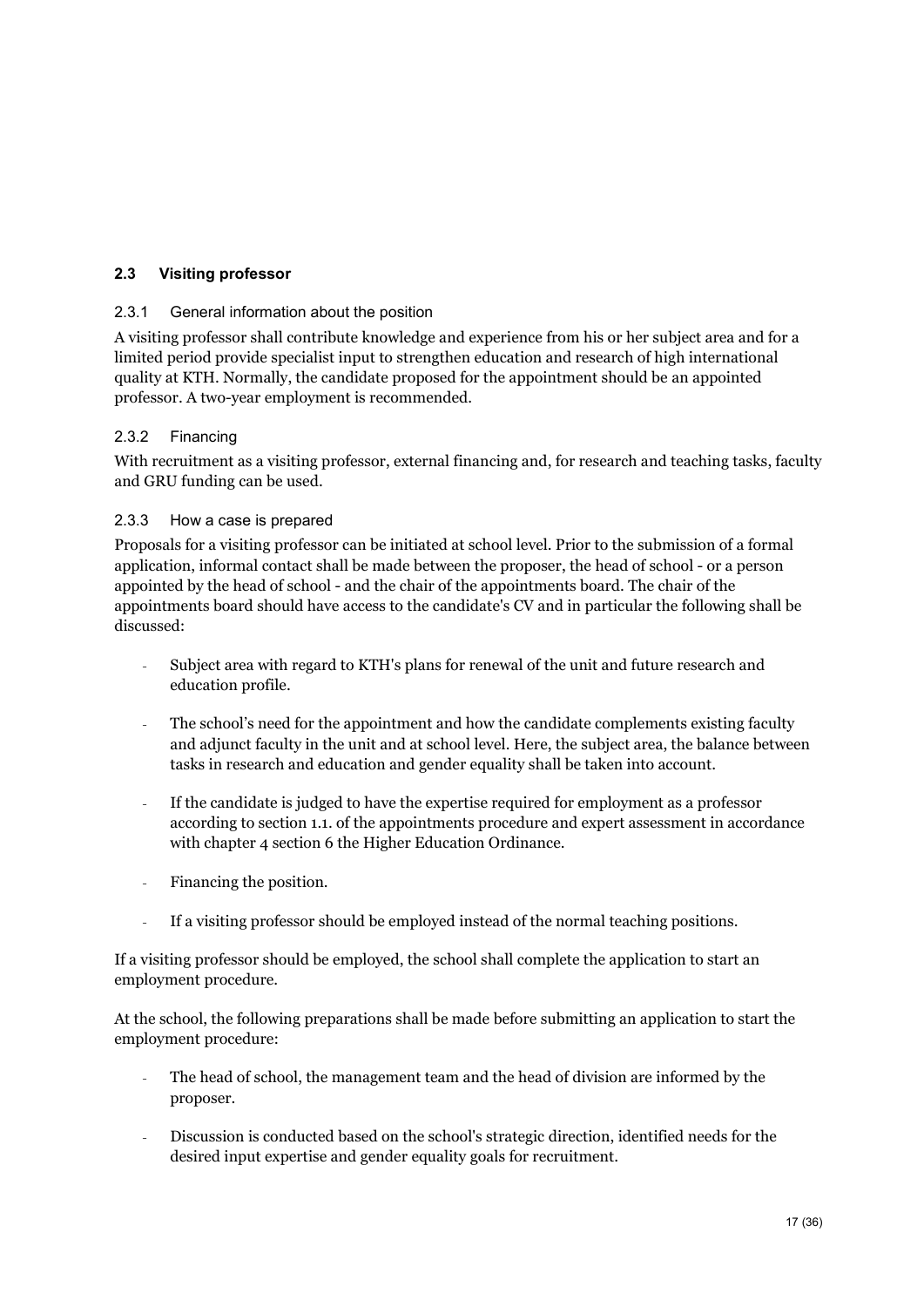- Discussion between the proposer and the candidate about, among other things, the tasks, research competence, financing, workplace at KTH, possible need for special equipment and the views of the ordinary employer.

### 2.3.4 Application to employ

The head of school applies to start an employment procedure. The application shall include a description of proposed subject orientation and the appointing unit and justification of the need for the appointment. The template for the application is provided by the HR division and includes the following points:

- Subject area with regard to KTH's plans for renewal of the unit and future research and education profile.
- The school's need for the appointment and how the candidate complements existing faculty and adjunct faculty in the unit and at school level. Here, the subject area, the balance between tasks in research and education and gender equality shall be taken into account.
- The school's justification for proposing the establishment of a visiting professor instead of an ordinary teaching position.
- The duration and extent of the employment as a percentage (see section 1.1.5. of the appointments procedure).
- Presentation of financial conditions for the proposed period (financing of the employment and incidental costs).
- The date when the employment should begin.

To the application is attached:

- Candidate's application, specified according to section 2.3.4.1.
- A proposed employment profile prepared in accordance with the appointments board's template.
- Proposals for experts (if requested by the chair of the appointments board) in accordance with section 2.1.8.

#### *2.3.4.1 The candidate's application*

The candidate application shall include:

- The candidate's CV (which reflects the assessment criteria in section 1.1. of the appointments procedure; KTH's CV template should be used).
- Brief written statement of what the candidate wishes to achieve with the employment.
- Description of how the candidate wishes to conduct research and teaching within the framework of the employment at KTH.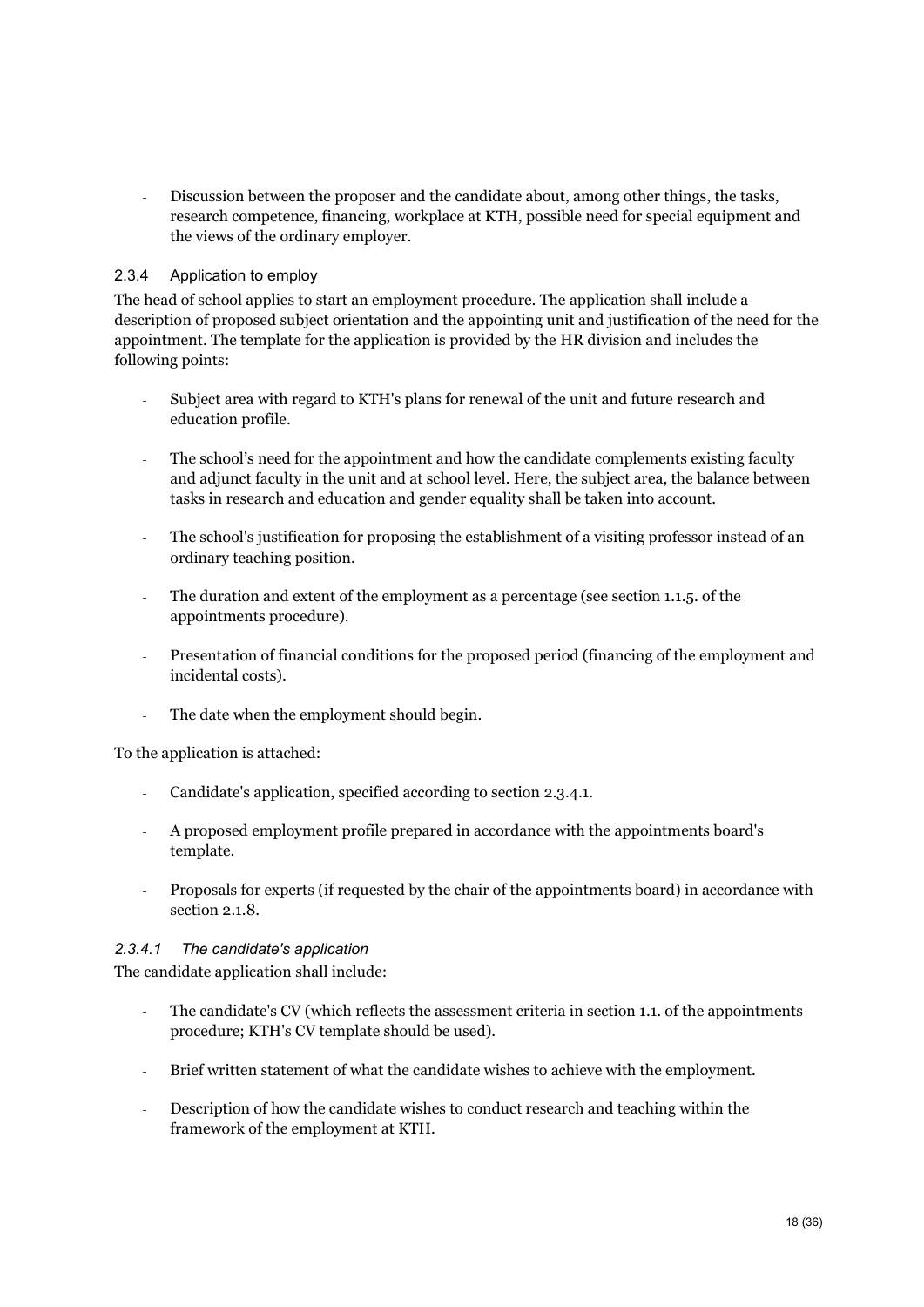### 2.3.5 Preparation for decision

The chair of the appointments board prepares the case. This includes the decisions by the chair on questions concerning the subject area and expert assessment. If needed, the chair may hand over the case to the school's recruitment committee for examination of the candidate. When the case has been investigated, a proposal for a decision is submitted to the president.

### 2.3.6 Decision

A decision on employment of a visiting professor is taken by the president (in accordance with chapter 4 section 13 the Higher Education Ordinance).

### 2.3.7 Renewal of employment

An application for renewal of the employment shall be submitted six months before the end of the employment. The head of school, or a person appointed by the head of school, submits the application to the chair of the appointments board who prepares the case for the president's decision. The application shall contain the following:

- Description of what has been accomplished during the period of employment.
- An account of the school's need for the employment to be renewed.
- A financial plan for the continued employment.
- A statement from the visiting professor that he or she is still interested in employment.

The permissible total period of employment of a visiting professor is determined in chapter 4 section 12 the Higher Education Ordinance.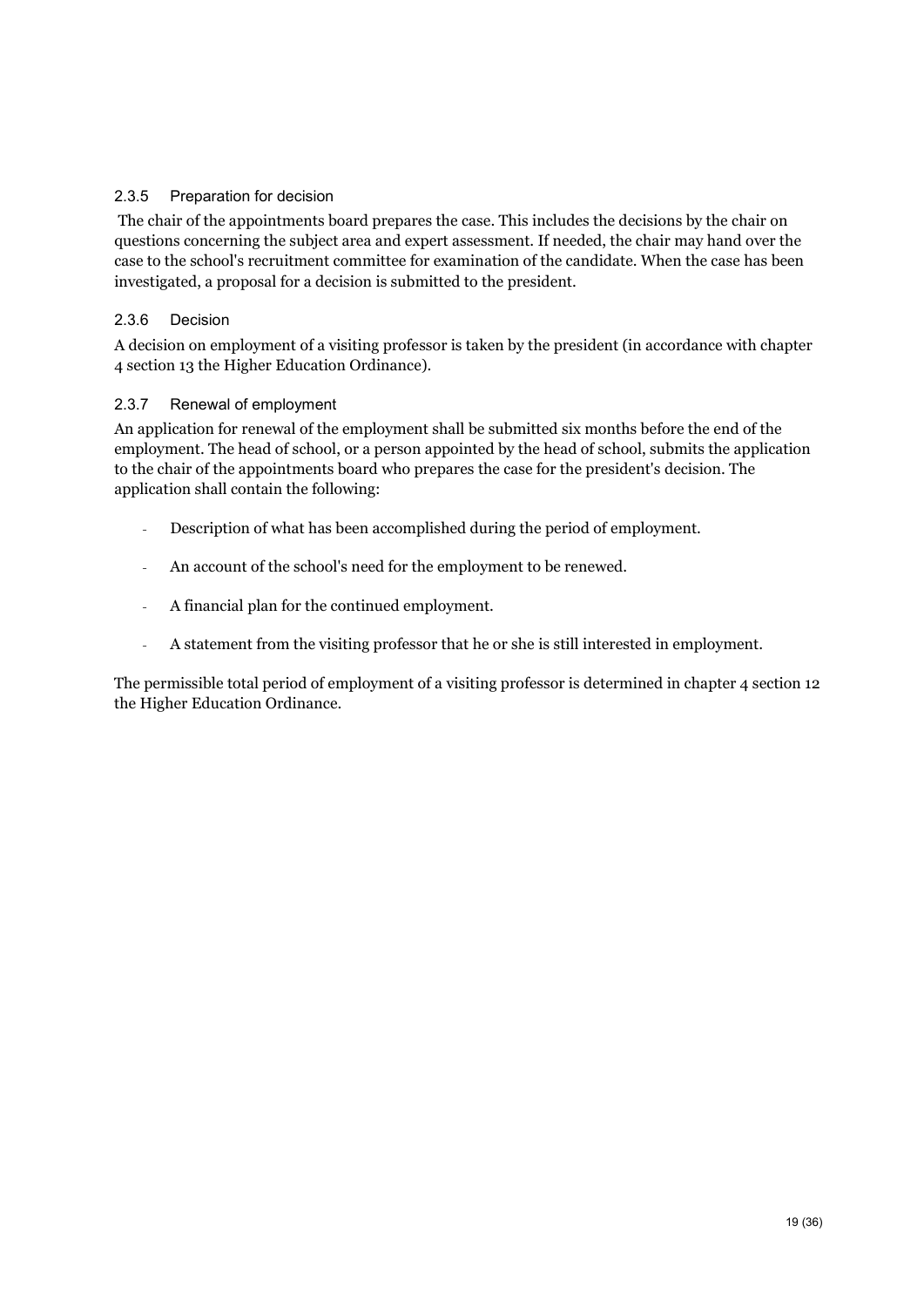### <span id="page-20-0"></span>**2.4 Calling for the appointment of a professor**

#### 2.4.1 General information about the position

The role of a professor at KTH whose appointment has been called for corresponds to a professor who has been recruited by announcement or who has been promoted from employment as an associate professor. See also section 1.1. of the appointments procedure.

### 2.4.2 Financing

For funding of a professor whose appointment has been called for, the same conditions apply as for employment as a professor. These are described in section 2.1.5.2.

#### 2.4.3 How a case is prepared

A procedure for calling for an appointment can be initiated by a head of school contacting the president. The president then calls the chair of the appointments board, the head of HR and the head of school to an introductory meeting. Since the procedure for calling for an appointment shall be used restrictively, the meeting shall discuss whether such a procedure should be initiated, as well as expert assessment according to chapter 4 section 6 the Higher Education Ordinance. Before this meeting, the head of school shall submit a discussion document containing the content specified in 2.4.4. If a procedure for calling for an appointment is to be initiated, the school shall prepare the underlying information.

### 2.4.4 Application to call for the appointment of a professor

The head of school applies to call for the appointment of a professor. The application is submitted to the chair of the appointments board. The template for the application is provided by the HR division and includes, in addition to the information requested when applying to start an employment procedure for a professor (sections 2.1.5.1.-2.1.5.2.), the following point:

The reasons why the employment of the candidate is of particular importance to the unit.

To the application is attached

- A presentation of the candidate (CV and publication list) and a statement from the candidate that he or she is interested in employment. The basis for assessing the candidate's qualifications should reflect the assessment criteria in section 1.1. of the appointments procedure.
- A proposed employment profile prepared in accordance with the appointments board's template.
- Proposals for experts (if requested by the chair of the appointments board) in accordance with section 2.1.8.

#### 2.4.5 Preparation for decision

The chair of the appointments board prepares the case. This includes the decisions by the chair on questions concerning the employment profile and expert assessment. If needed, the chair may convene an interview for examination of the candidate. When the case has been investigated, a proposal for a decision is submitted to the president.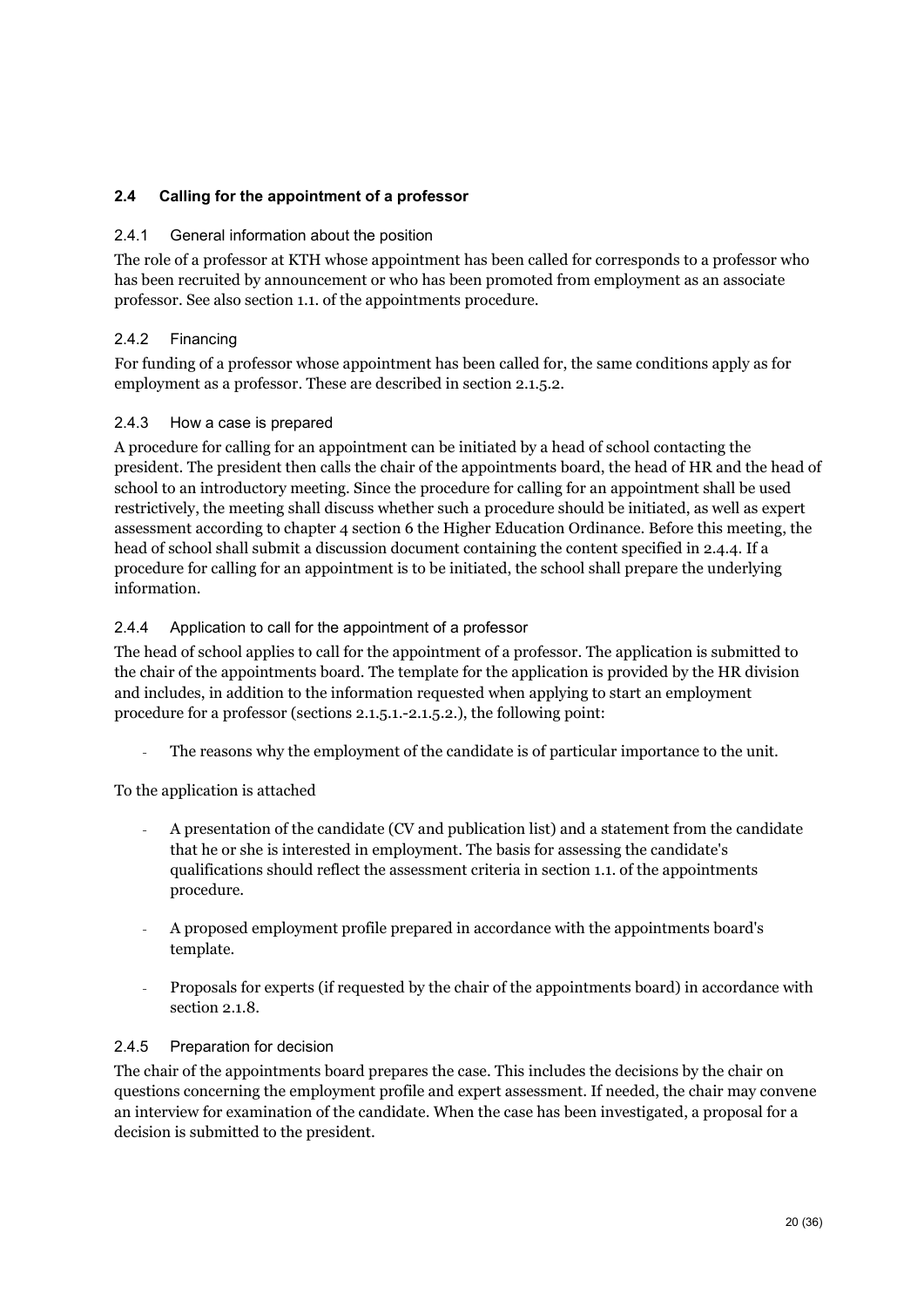#### 2.4.6 Decision

A decision on employment of a professor is taken by the president (in accordance with chapter 4 section 13 the Higher Education Ordinance).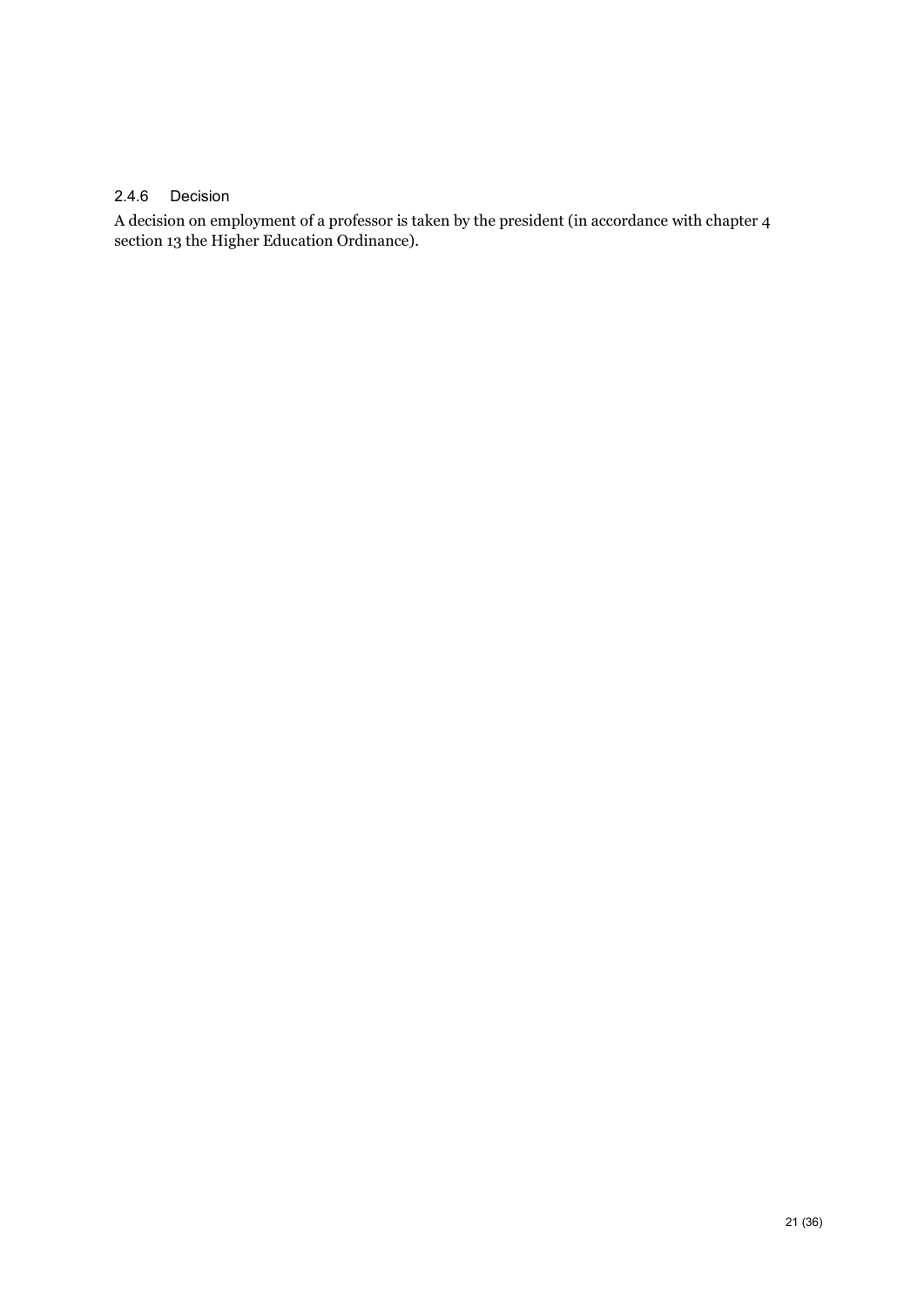### <span id="page-22-0"></span>**2.5 Lecturer**

### 2.5.1 General information about the position

Lecturers are normally academic teachers without a doctorate who teach at first cycle level mainly in engineering, architecture and technical foundation year, as well as teaching languages and pedagogics. Lecturers can also bring specialist expertise in applied subject areas. In units with artistic subjects, teachers can be employed on an artistic grounds (see section 1.6. of the appointments procedure). For a teacher to be employed as a lecturer, the need for teachers in the field of employment being met by staff without a doctorate shall be demonstrated and there shall also be a long-term planning and available resources within the school where the employment shall be placed. A lecturer can, within the framework of his or her employment and if this is of benefit to KTH, have fewer teaching hours in favour of pedagogical development work, renewed contact with working life, research or development work within his or her field of study.

### 2.5.2 Application to start an employment procedure

The head of school, or a person appointed by the head of school, applies to start an employment procedure based on the school's plan for faculty development. The template for the application is provided by the HR division and includes the following points:

- Proposed subject orientation.
- The need for employment in first cycle education.
- Justification for the chosen level of employment. Here, the school will, among other things, describe its deliberations regarding the recruitment of teachers without a doctorate. In the recruitment of a lecturer on artistic grounds, this must be specifically justified. The proposed time limit shall be stated and justified.
- A total picture of the school and unit's existing lecturer and faculty positions and planning for the school's skills provision for teaching.
- How the employment shall be financed.
- State the date when the employment should begin.

To the application is attached:

- A proposed employment profile prepared in accordance with the appointments board's template.
- The school's plan for faculty development (whole or extract from it).

#### 2.5.3 Preparation of the application

The chair of the appointments board prepares the application and and submits the case to the appointments board or processes it in accordance with the second paragraph. The cases that the chair considers require fundamental deliberations about the level of the teaching position shall be prepared by the appointments board.

If a lecturer is to be appointed for a limited period pursuant to section 5 of the Employment Protection Act (1982:80), the chair of the appointments board submits a proposal for decision in questions about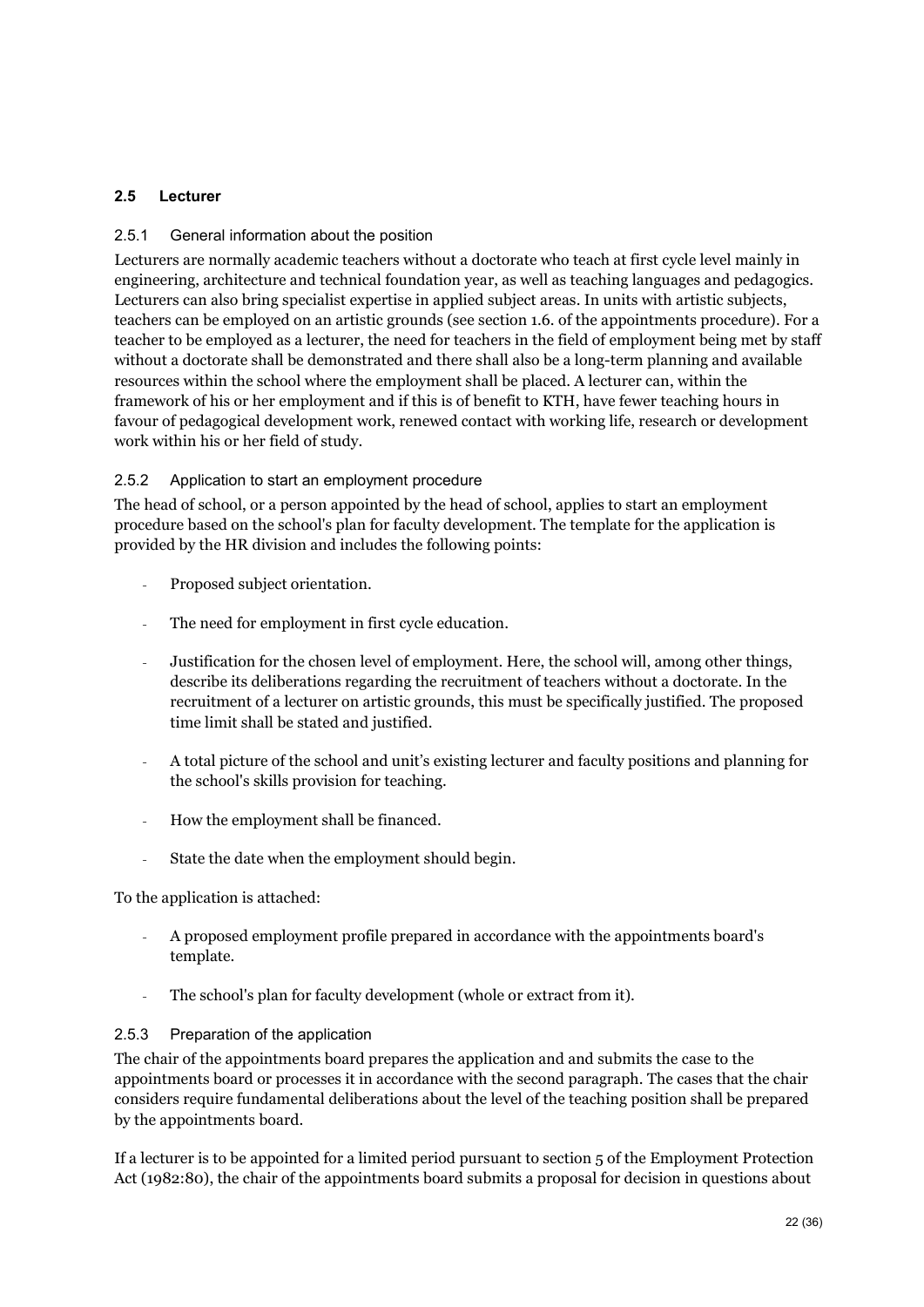the application (including employment profile). The chair of the appointments board decides whether the examination of applicants shall be done in a simplified manner (instead of according to section  $2.5.6.$ ).

2.5.4 Decision in questions of the application to initiate an employment procedure (see also section 3.2. of the appointments procedure)

The petition is prepared by the appointments board, which proposes a decision to the president. The president decides on questions concerning the application (including employment profile).

If, during the course of the proceedings, there is a need to recruit more applicants than the decision relates to, the head of school, or a person appointed by the head of school, submits an application for recruiting more persons to the chair of the appointments board. The application shall be justified and shall include how the tasks and financing of the first employment and the proposed employment are affected. The president decides on questions about the application.

If an employment case is terminated without making an appointment and a new employment procedure shall begin on the basis of the corresponding content, the chair of the appointments board may propose a decision to the president. However, this simplified procedure does not apply if it has been more than 12 months since the first application was submitted.

2.5.5 Information about the vacant position

See guideline for the announcement of positions.

#### 2.5.6 Lecturer committee

A lecturer committee shall give an account of the expertise of the candidates who should primarily be considered for the position, rank these in order and justify the decision. Applicants who are deemed less qualified can be covered briefly. The work of the committee shall be minuted.

### *2.5.6.1 Composition of the lecturer committee*

After the end of the application period, the chair of the school's recruitment committee proposes, according to the second or third paragraph below, a lecturer committee to the head of school for a decision. The appointments board shall be informed of the decision.

A lecturer committee shall consist of an educational expert and two teacher representatives (of whom at least one is particularly familiar with the subject area of the employment and at least one has a doctorate). When appointing a lecturer on artistic grounds, the lecturer committee will consist of an educational expert, a teacher representative with at least lecturer expertise and a teacher representative with artistic expertise (artistic expert). If needed, an external artistic expert may be appointed instead of the teacher representative with artistic expertise.

The educational expert can be obtained from the university and the teacher representatives can be obtained from the division where the employment shall be located. One of the teacher representatives is appointed as chair. The students have the right to be represented with one member (appointed in accordance with section 7 of the Student Union Ordinance (2009:769)).

### 2.5.7 Decision

Decisions on employment are taken by the head of school (according to the *delegation procedure at KTH)*.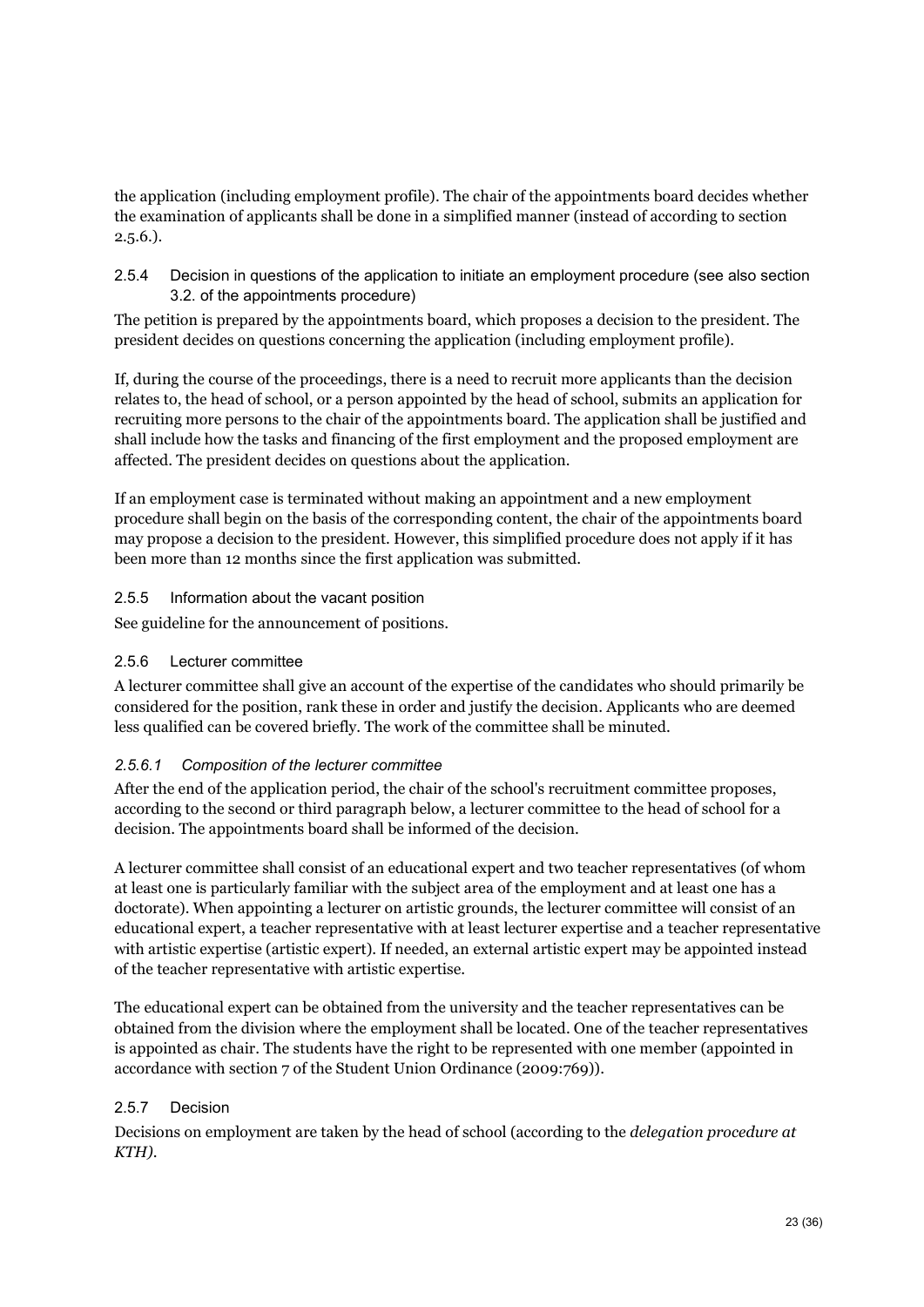### 2.5.8 Renewal of employment of a lecturer on artistic grounds

If renewal of the position is desired, the head of division shall describe what has been accomplished during the period of employment, give an account of first cycle education's continuing need for the position, explain how it will continue to be financed and explain whether the lecturer has completed pedagogical education for higher education. There shall also be a statement from the lecturer that he or she is still interested in employment. The document is submitted to the head of school who decides on renewal of employment.

The permissible total period of employment of a lecturer on artistic grounds is stated in chapter 4 section 10 the Higher Education Ordinance.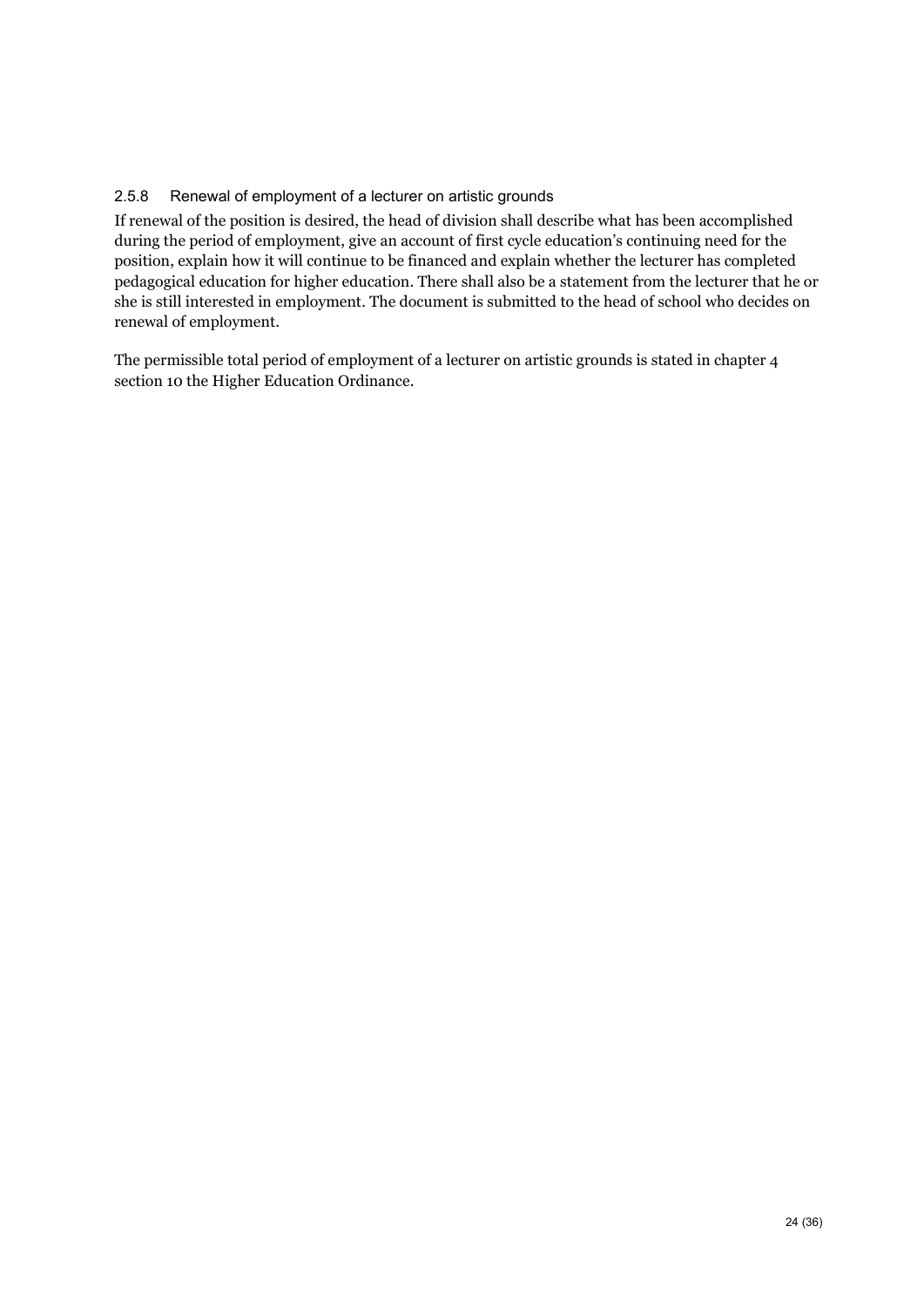### <span id="page-25-0"></span>**2.6 Researcher, post doc and research engineer**

#### 2.6.1 Application to start an employment procedure

Before commencing recruitment of researchers, post docs and research engineers, a background shall be provided containing a brief justification of the current recruitment requirements, main tasks and funding. For researchers, the background shall also comment on the deliberations made on the possibility of recruiting a teacher or post doc for the task in question. Regarding post docs and research engineers, the background shall also comment on the deliberations made on the possibility of recruiting a doctoral student for the research task in question. The background shall be attached to the application to start an employment procedure.

The template for the application (including employment profile) is provided by the HR division.

#### 2.6.2 Information on vacant position

See guideline for the announcement of positions.

### 2.6.3 Equal representation

If a group of persons is appointed to prepare the case and to suggest who is primarily eligible for employment, men and women shall be equally represented in the group unless there are exceptional reasons. The reasons shall be documented in the case.

#### 2.6.4 Decision on employment

Decisions on employment are taken according to the *delegation procedure at KTH*.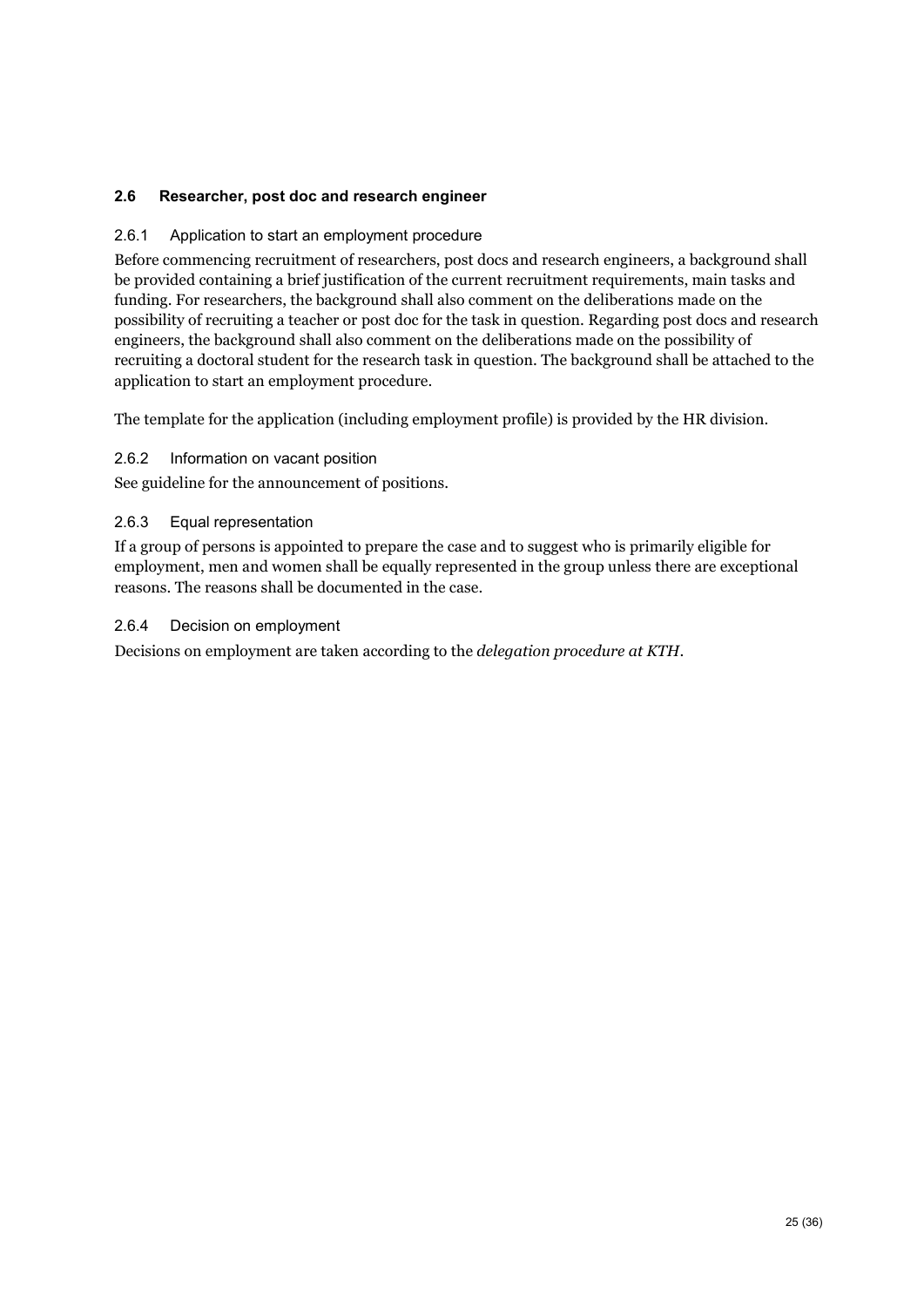#### <span id="page-26-0"></span>**2.7 Employment profile**

An employment profile shall include the following headings:

- Subject area
- Subject description
- Duties
- Qualifications
- Grounds for assessment
- Specific grounds of assessment for promotion to associate professor (only applies to assistant professor)

The weighting of grounds for assessment uses the following terms in a descending numbered scale:

(in Swedish)

- 1. av högsta betydelse är att den sökande har
- 2. av näst högsta betydelse är att den sökande har
- 3. det är även av betydelse att den sökande har

#### (in English)

- 1. of highest importance is the applicant's
- 2. of second highest importance is the applicant's
- 3. it is also important that the applicant has

Employment profile templates are decided by the appointments board.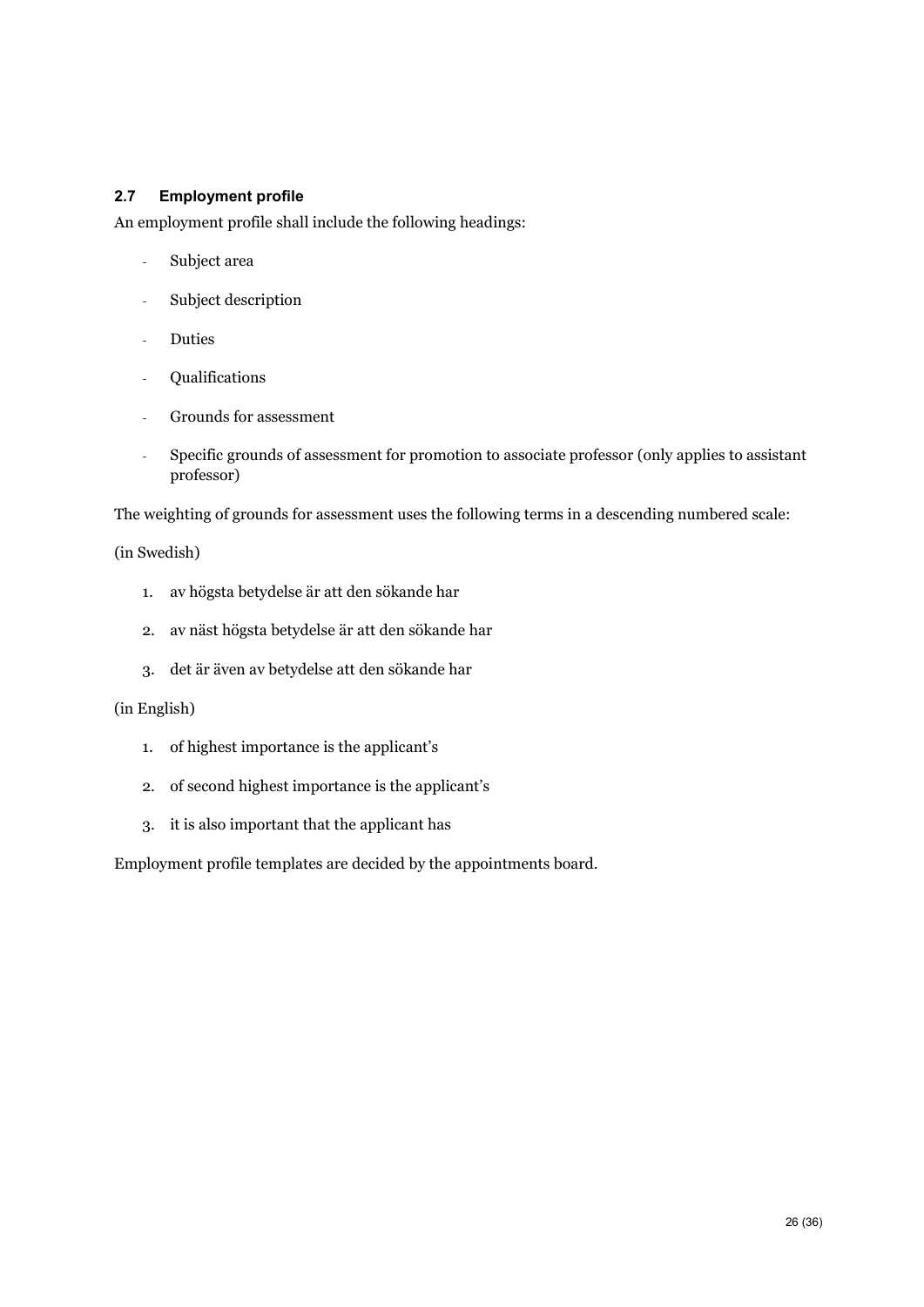# <span id="page-27-0"></span>**3 Employment and application for promotion**

### <span id="page-27-1"></span>**3.1 Agreement on the content of the employment**

According to section 5.2. of the appointments procedure, an agreement on the content of the employment shall always be made in new employment in the tenure track. Such an agreement may also be appropriate with promotion. The agreement may not contain such information (e.g. salary) which the parties have already agreed in the contract of employment. The HR division provides the template for the agreement developed in accordance with section 5.2. of the appointments procedure and the following:

The following information shall appear in the agreement:

- Level of employment (assistant professor, associate professor, professor)
- Subject area
- Reference number of the employment case
- General terms and conditions according to the appointments procedure
- Placement (unit, division, school) and immediate manager
- Work tasks in research
- Work tasks in teaching
- Competence development
	- $\circ$  Higher education teaching competence the employee's current formal education and, if necessary, a plan for completing this up to 15 credits within three years.
	- $\circ$  Swedish language competence the employee's current Swedish language skills and the need for introduction or improvement. Clear goals and schedules shall be set and resources set up to support the employee's acquisition of different levels of Swedish language competence based on long-term needs in teaching and research and on the employee's future ability to participate actively in faculty work and academic leadership at KTH.
	- $\circ$  Leadership teaching and research leadership and managerial responsibilities plan for competence development in leadership, based on planned tasks.
	- $\circ$  Gender equality, diversity and equal treatment plan for competence development in gender equality, diversity and equal treatment on the basis of planned tasks and KTH's values.
- Funding conditions for the position
	- o General conditions (e.g. resource allocation principles) at the relevant division, school
	- o Specific assigned funds (start-up subsidy) and any limitations for these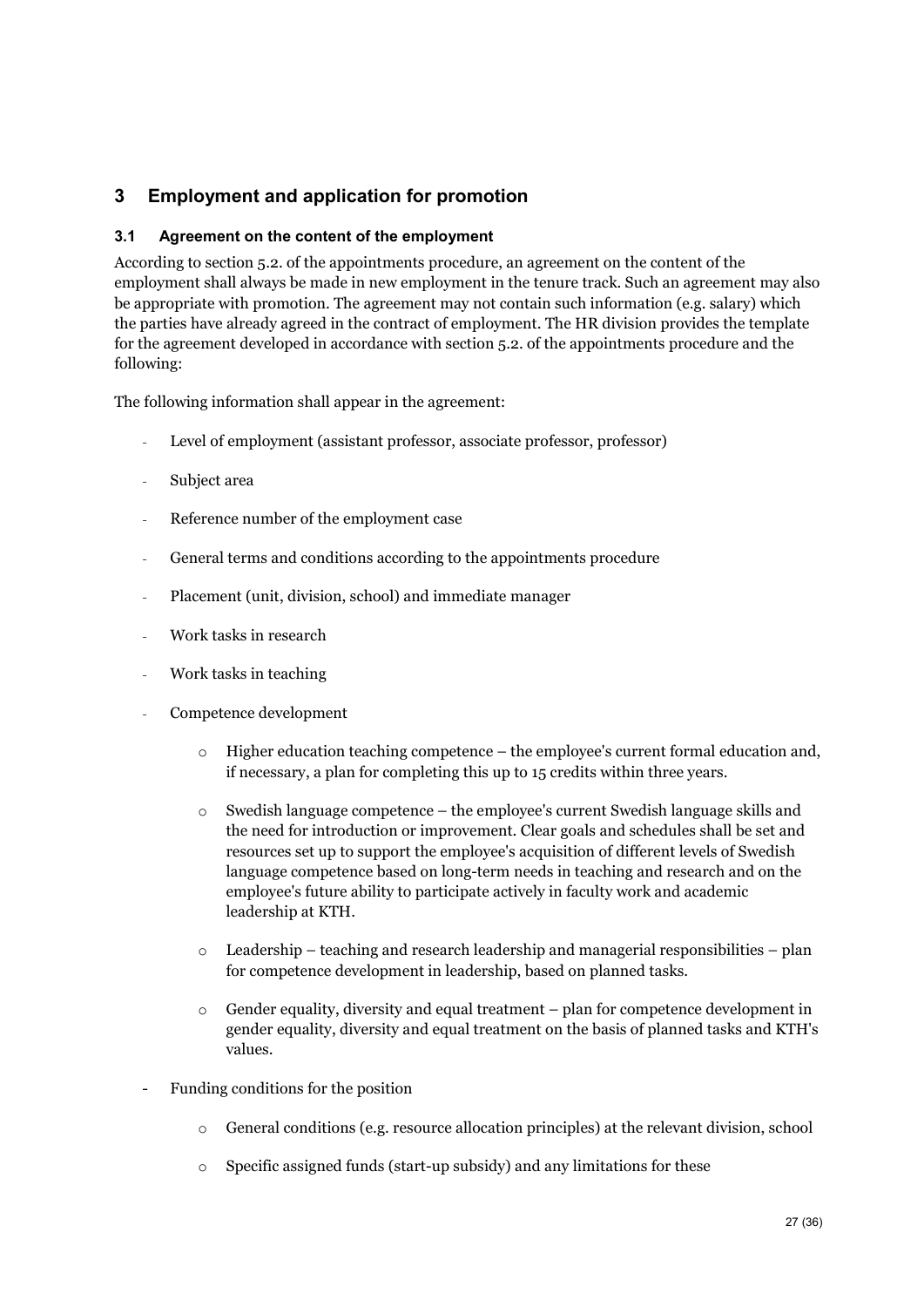- o Other resources that can be used in research activities
- Possible offer of contribution to cover removal costs

The agreement is signed by the employee, the head of school and the immediate manager. The relevant employment profile shall be attached to the agreement.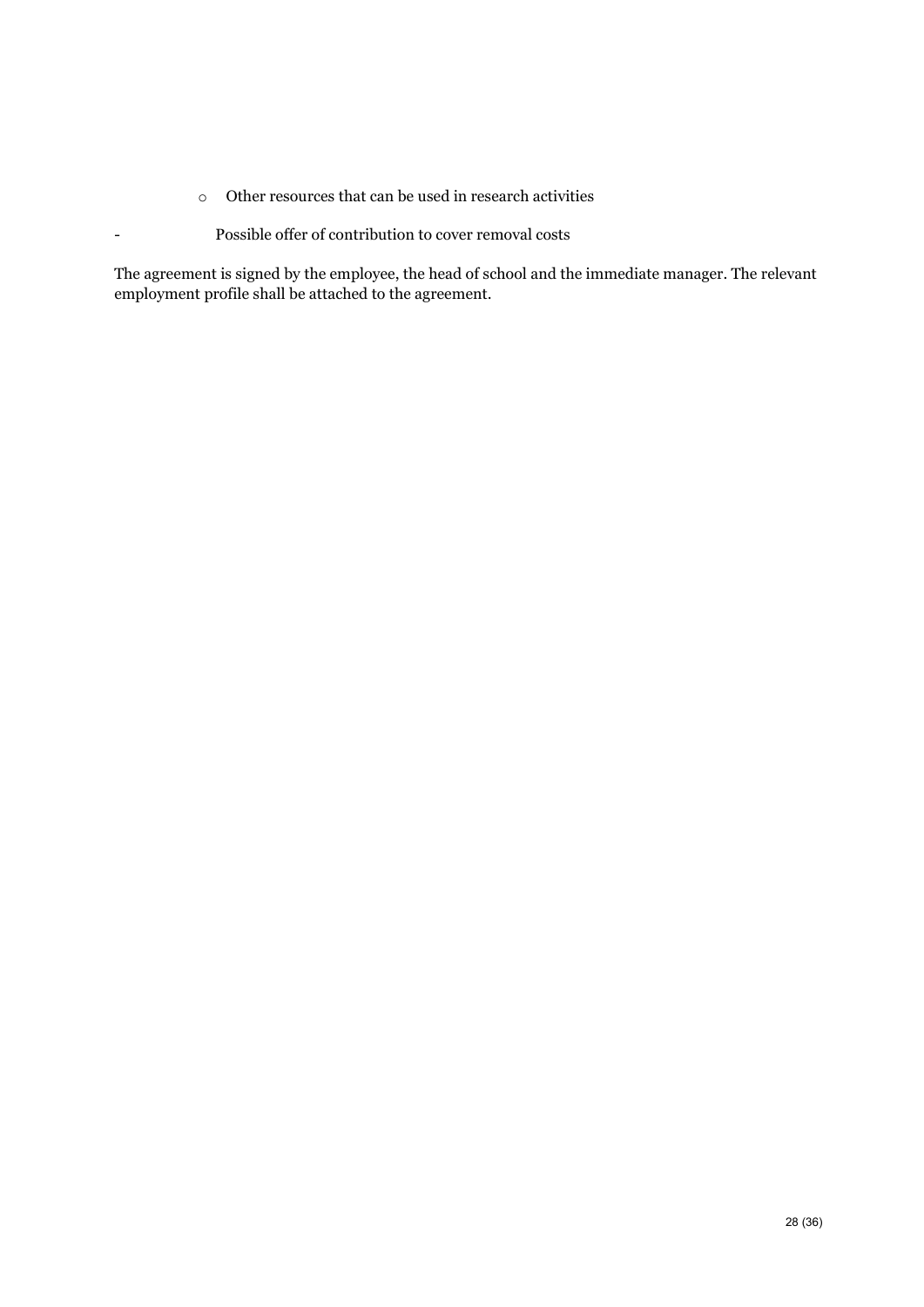### <span id="page-29-0"></span>**3.2 Career plan and mid-term evaluation for assistant professors**

#### 3.2.1 Career plan

The aim of the career plan is, firstly, to ensure individual planning of career support and education over the entire period of the assistant professorship so that the needs and wishes of the individual can be met. The aim is also to continuously provide feedback on, and the opportunity to discuss and reflect on, their own development and how their own qualifications evolve in relation to the requirements for promotion to associate professor.

The career plan is established in relation to the agreement on the content of the employment as set out in section 3.1.

The career plan must be established when the employment starts and is followed up and updated once a year. The faculty innovation director is responsible for this. The faculty innovation director, the immediate manager, and others that the faculty innovation director considers appropriate participate in the establishment and follow-up. It is crucial that the plan is realistic and adapted to the individual and the area in which it operates. The task of the faculty innovation director and the immediate manager is to contribute their knowledge so that good planning is done.

It shall be noted that an important activity in the Partners in Learning Program (PIL), which is normally carried out at the beginning of the period, is to reflect on their career development. The plan described here can be usefully used as a basis in the PIL programme.

The career plan describes development throughout the period as assistant professor under the following headings. These relate closely to the criteria to be evaluated in the mid-term evaluation for assistant professors, which will lead to promotion to associate professor (see below).

#### *Pedagogical qualifications*

In the pedagogical qualifications, the following perspectives are important:

- Performance of high quality teaching, examination and supervision.
- Work on pedagogical development, e.g. in the form of new courses or teaching methods.
- Education in higher education pedagogics of at least 15 credits.

The planning should describe concrete activities and milestones for the three perspectives. This could be for example: Develop a second or third cycle course in their own field, be the course coordinator and examiner in a major first-cycle course, review the formal education in higher education pedagogics that should be carried out during the period or other adapted to the individual situation.

The actions taken also depend on the type of teaching needed in the relevant area and on the tasks described in the agreement on the content of the employment.

A rough scheduling of the appropriate activities shall be performed.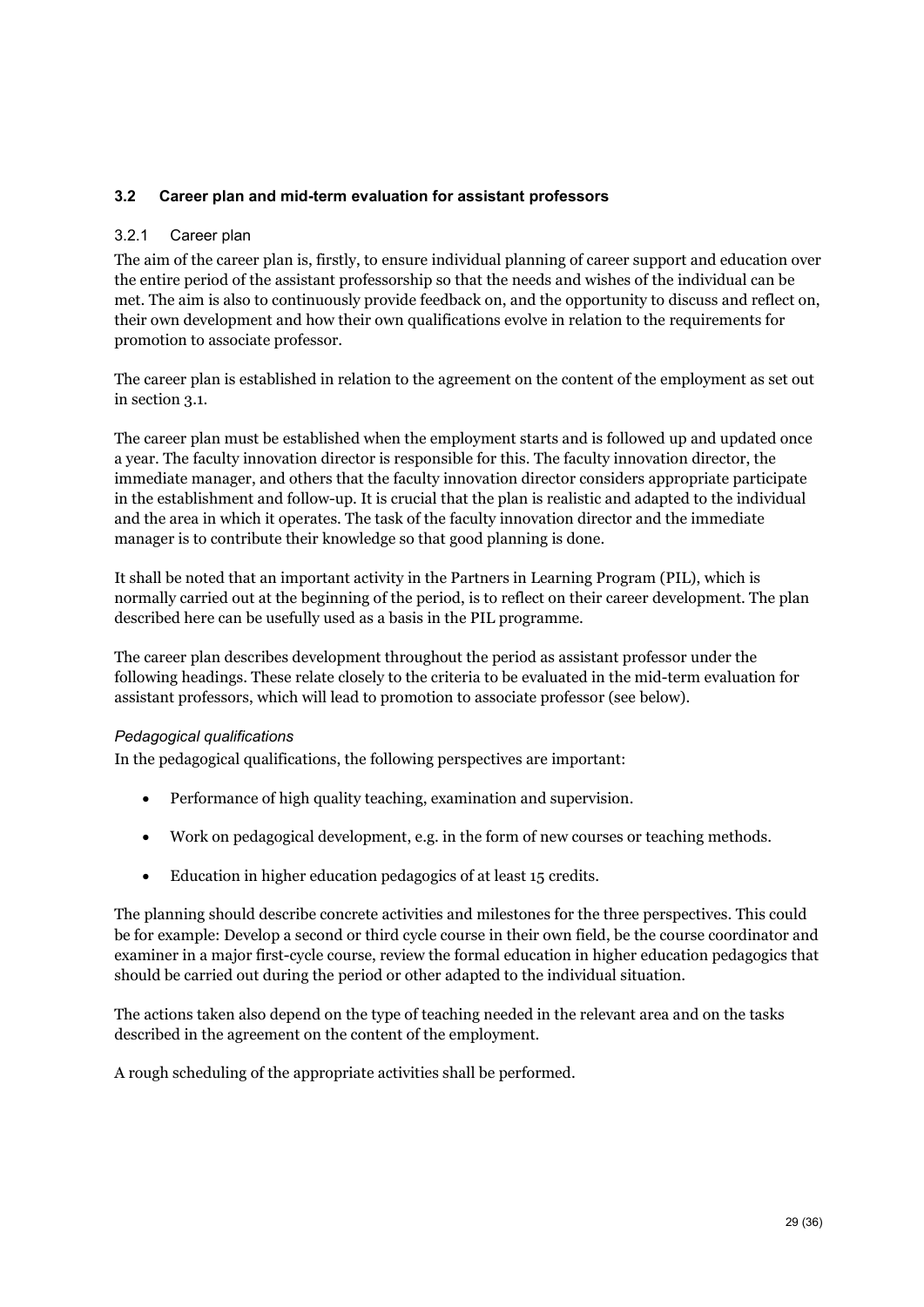#### *Research qualifications*

In the research qualifications, the following perspectives are important:

- To establish new partnerships and a separate research focus.
- High quality research, demonstrated through publication, among other things.
- External funding from research councils, industry etc.
- Experience of supervision, as assistant supervisor for doctoral students, supervisor for students working on degree projects etc.

The planning should describe concrete activities and milestones for the four perspectives. This could be for example: To gain experience of supervision as an assistant supervisor or degree project supervisor, to undergo supervision training, such as research supervision (LH207V), a rough quantitative target for research production in the form of publications adapted to the situation of the individual, the goals for establishing new partnerships and any new research focus, goals in terms of applications and external funding adapted to the individual situation or other appropriate to the individual situation.

A rough scheduling of the appropriate activities shall be performed.

#### *Qualifications for leadership etc.*

An academic career also includes leadership and administrative assignments such as course responsibility, doctoral student supervision, project management in research projects, assignments for the head of department, faculty assignments, assignments for research councils, journals etc. This means that the academic leadership will be developed, which is also assessed for promotion.

It is also important to develop their spoken and written language as needed, primarily Swedish and English.

The planning of developments in this area should describe some concrete activities and milestones that are concerned with developing their own professional role and taking leadership responsibilities. This could be for example: Through the PIL programme, establishing a relationship with a mentor, taking the role of project manager in a collaborative research project, leading development activities in first cycle education or other that is adapted to the individual's situation.

A rough scheduling of the appropriate activities shall be performed.

#### *Summary*

The actual career planning consists of a summary over time of the concrete activities undertaken and the milestones set and when these are expected to be achieved.

#### 3.2.2 Mid-term evaluation

The aim of the mid-term evaluation is to support and guide the assistant professor on the basis of the employment profile's defined requirements concerning the work description, qualifications and assessment criteria, as well as information on what is expected for promotion, in relation to the performance at the mid-term evaluation.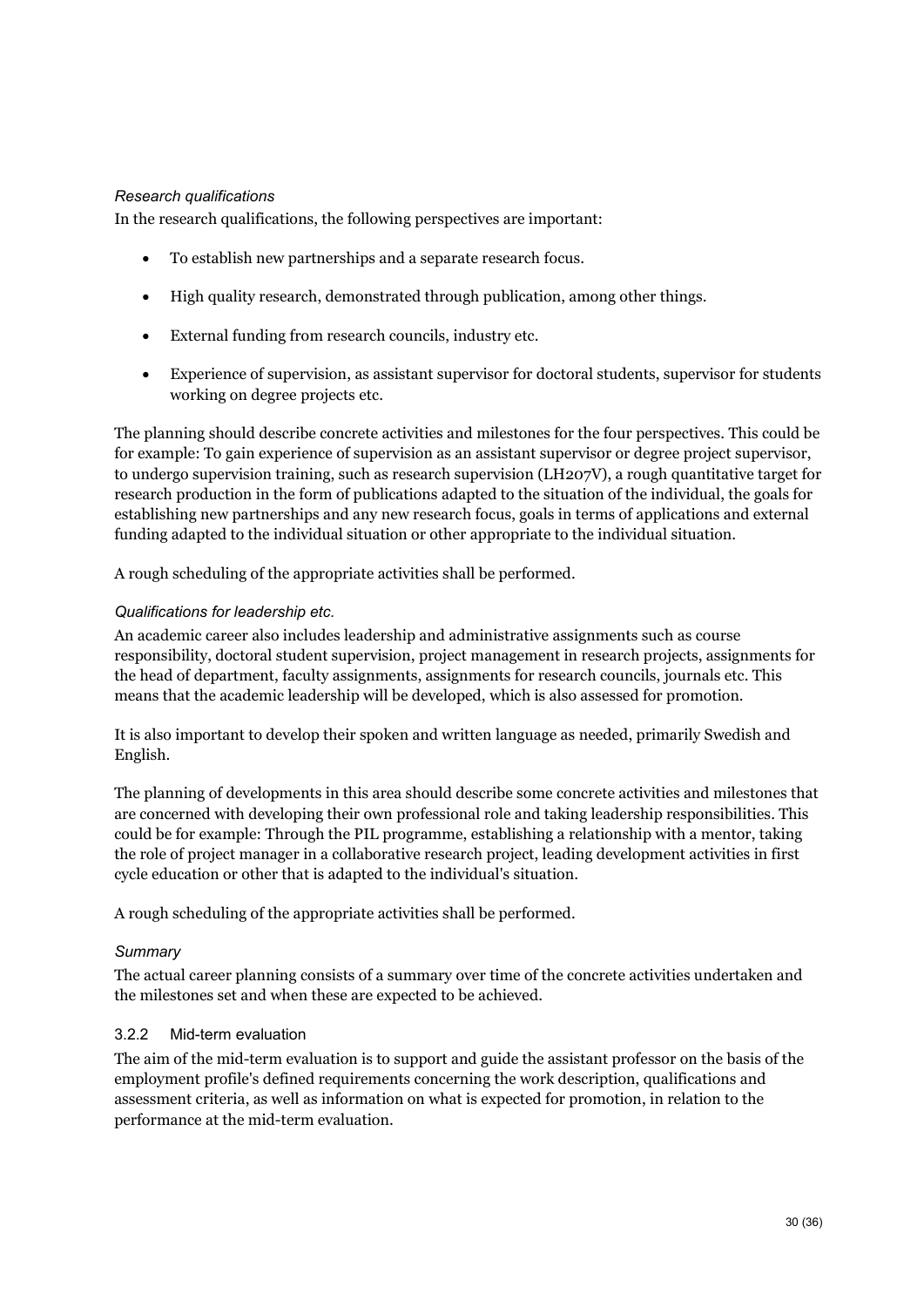The school where the assistant professor is active is responsible for carrying out the mid-term evaluation at the latest when half the period of employment has passed.

The basis for the mid-term evaluation is a self-evaluation that is written by the person to be evaluated and which deals with certain specific points as described below. The self-evaluation is submitted to the head of school, or, if the head of school so decides, to the faculty innovation director, who has a followup meeting with the assistant professor. The follow-up meeting will provide feedback on the mid-term evaluation. Recommendations from the meeting shall be documented and sent to the assistant professor and his or her immediate superior.

The mid-term evaluation shall be based on the rules on promotion in *appointments procedure at KTH*.

#### *Pedagogical qualifications*

The assistant professor should consider and discuss his or her position in relation to the requirements set out in the appointments procedure and in view of the situation in the individual subject.

With regard to the perspective of the career plan for pedagogical qualifications, the assistant professor shall reflect on the following:

- How far have you reached right now in your pedagogical qualifications?
- Formulate your own vision or goals for your teaching activities.
- What do you need to focus on in the next few years?
- What formal education, courses etc. on pedagogy have you taken? What additional education do you need or would you benefit from?

#### *Research qualifications*

The assistant professor should consider and discuss his or her position in relation to the requirements set out in the appointments procedure and in view of the situation in the individual subject.

With regard to the perspective of the career plan for research qualifications, the assistant professor should reflect on the following:

- How far have you reached right now in your research qualifications?
- Formulate your own vision or goals for your research activities.
- What do you need to focus on in the next few years?
- What formal education, courses etc. on research issues have you taken? What additional education do you need or would you benefit from?

#### *Qualifications for leadership, relating to colleagues etc.*

The assistant professor should consider and discuss his or her position in relation to the requirements set out in the rules and in view of the situation in the individual subject.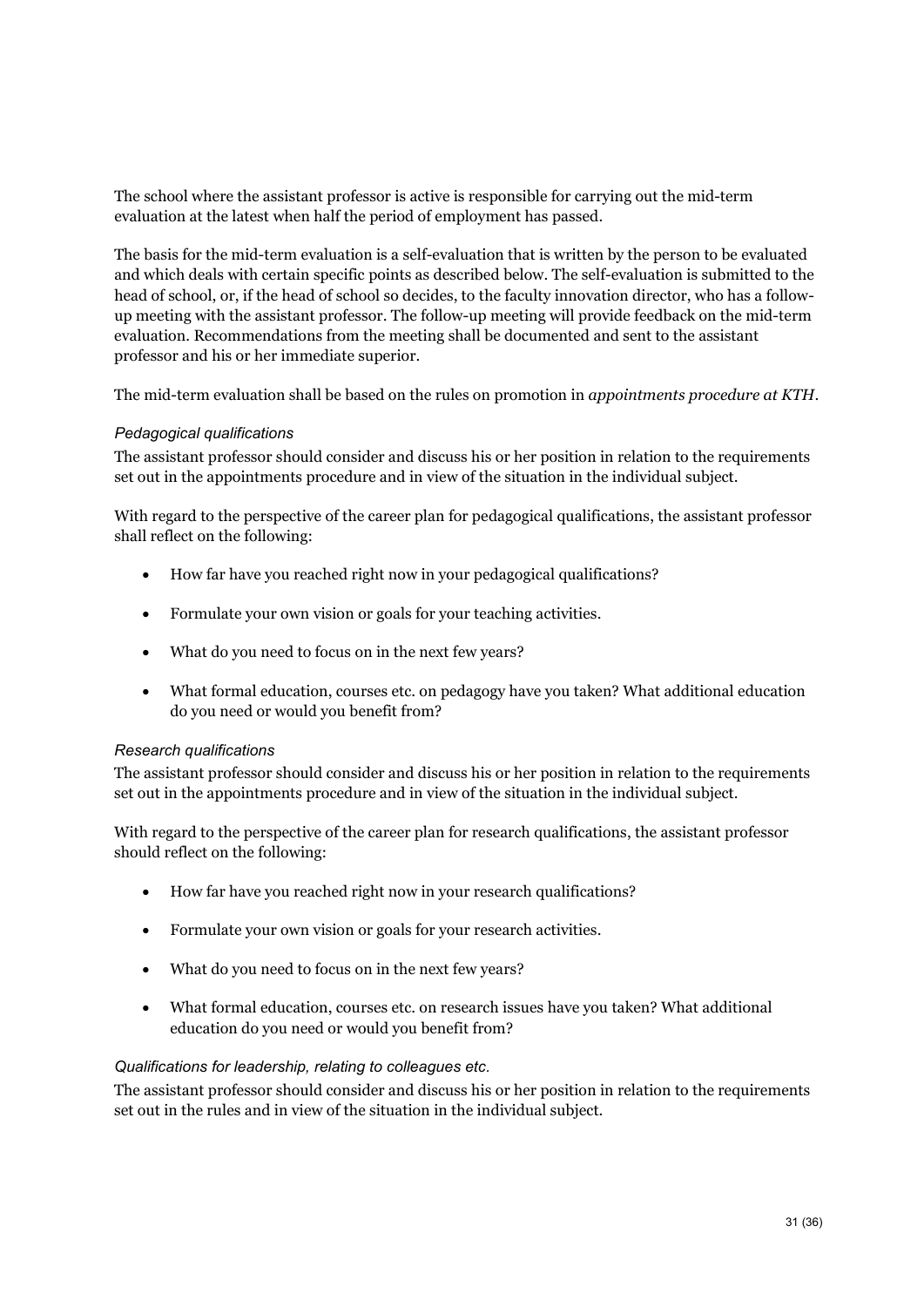Examples of leadership skills and administrative ability in

- First cycle education, towards students, other teachers etc.
- In research collaborations and research projects requiring coordination.
- Supervision.
- Diversity and equal treatment work with particular emphasis on gender equality.

With regard to these perspectives, the assistant professor should reflect on the following:

- How far have you reached at the moment in the development of your leadership and in your experience of administrative tasks?
- Formulate your own vision or goals for your leadership.
- What do you need to focus on in the next few years?
- What formal education, courses etc. on leadership and management have you taken? What additional education do you need or would you benefit from?

Summarised views

- Do you generally have a good picture of what is expected of you for promotion to associate professor?
- What other competence development would you need?
- Do you have any other comments on your situation and your chances of achieving promotion?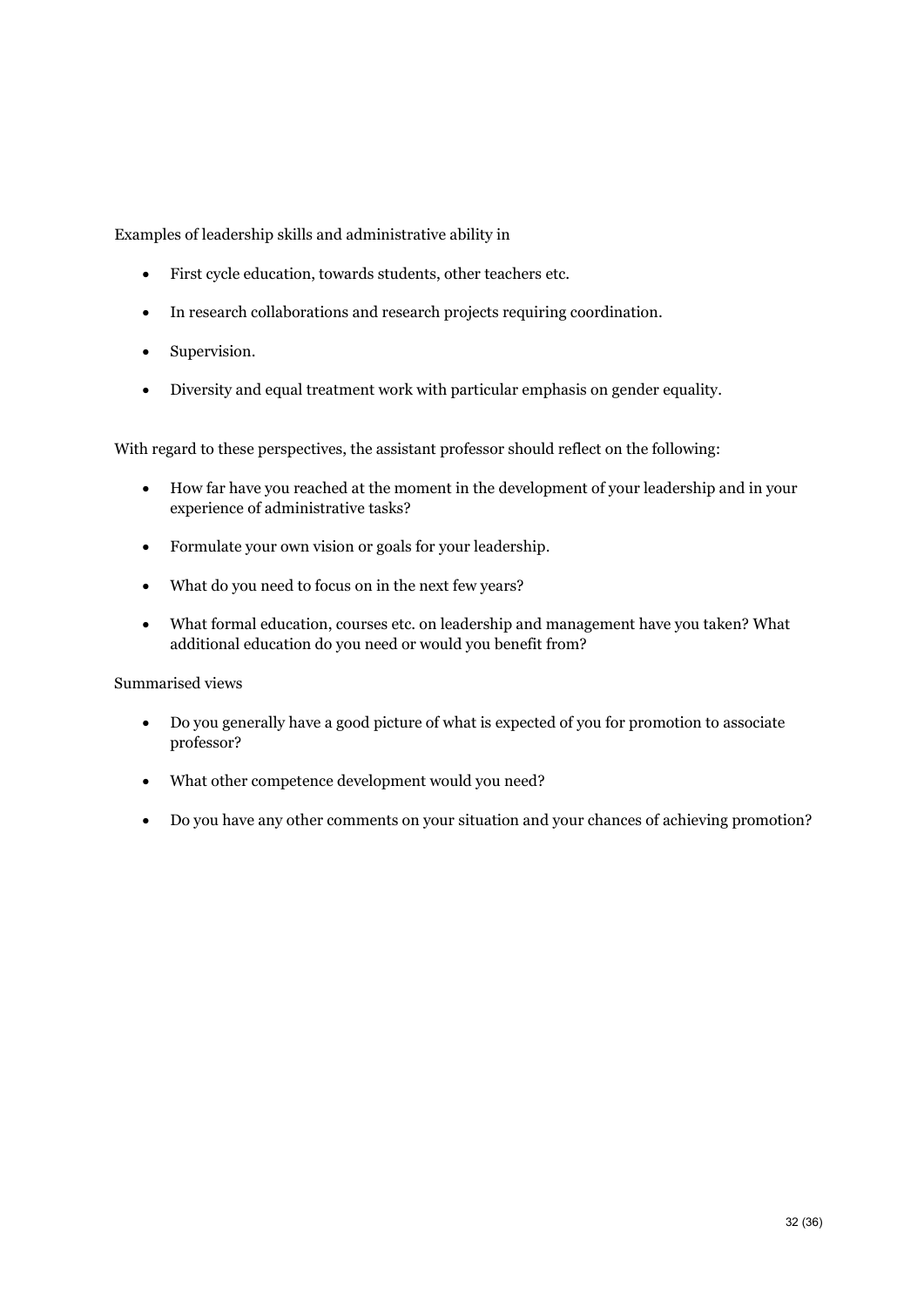### <span id="page-33-0"></span>**3.3 Promotion from associate professor to professor and from assistant professor to associate professor**

### 3.3.1 Application procedure and CV template

The application rules are shown below and information about the application procedure is also given on KTH's website. To facilitate the application procedure, the appointments board decides on a special CV template for applicants.

### 3.3.2 Promotion to professor

The application for promotion to professor is submitted to the school in January. Each individual associate professor may submit an application no more than every two years.

The school submits the application, the school's statement (as shown below) and suggestions for experts (according to section 3.3.5.) to the appointments board before the end of the period for submission of applications.

### *3.3.2.1 The school's statement on application for promotion to professor*

The head of school and the head of department shall draw up a statement containing the following content:

- (1) the unit's assessment of how the promotion of the associate professor to professor corresponds to its long-term needs and its importance to KTH,
- (2) the applicant's ability to lead teaching and research activities,
- (3) the applicant's ability to interact with the surrounding society and to provide information on research and development work, and
- (4) the applicant's ability to lead and develop staff and ability to collaborate.

#### 3.3.3 Promotion to associate professor

The application for promotion to associate professor is submitted to the school in January.

The school submits the application, the school's statement (as shown below) and suggestions for experts (according to section 3.3.5.) to the appointments board before the end of the period for submission of applications.

#### *3.3.3.1 The school's statement on application for promotion to associate professor*

The head of school and the head of department shall draw up a statement containing the following content:

- (1) the applicant's ability to lead teaching and research activities,
- (2) the applicant's ability to interact with the surrounding society and to provide information on research and development work, and
- (3) the applicant's ability to lead and develop staff and ability to collaborate.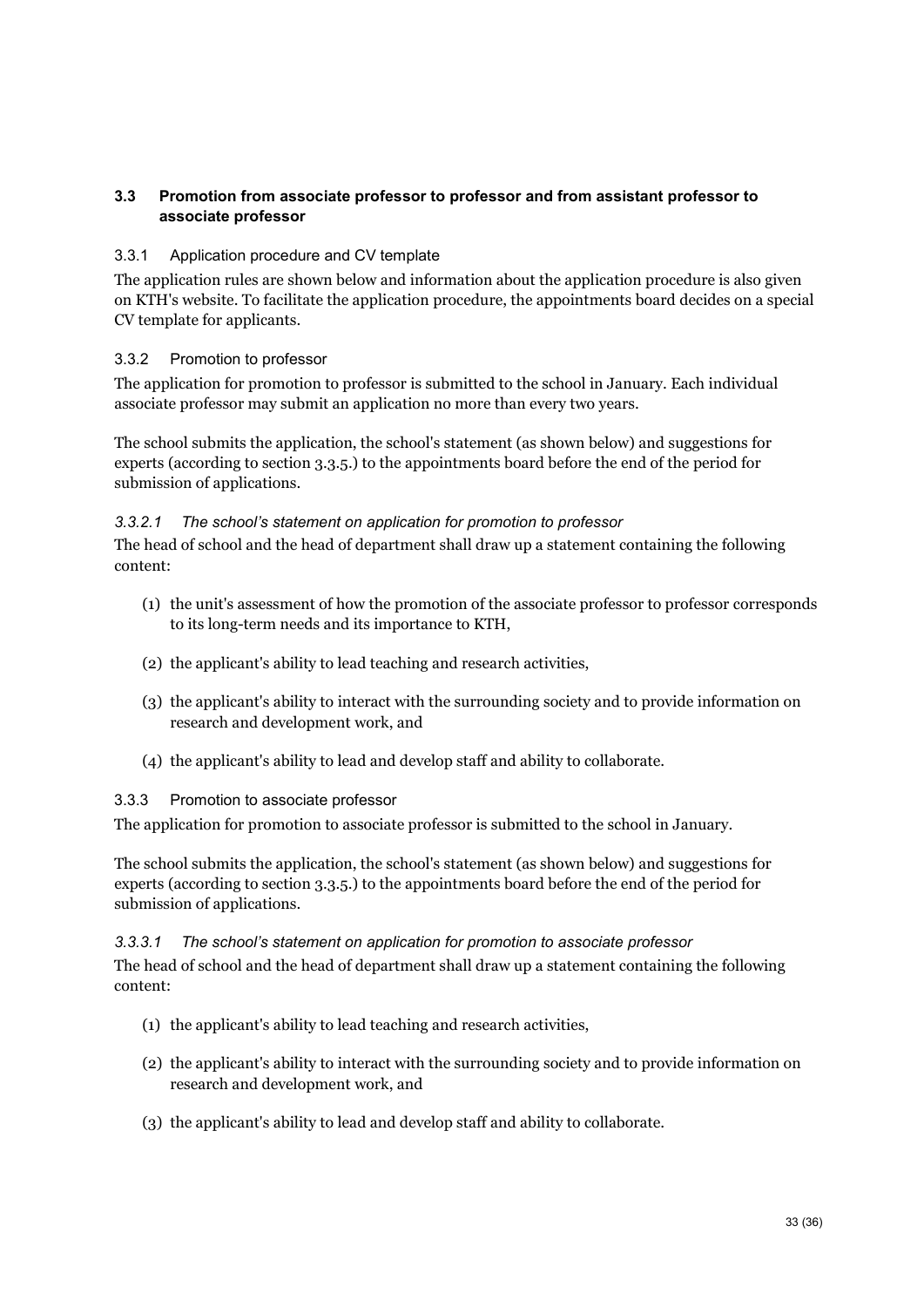### 3.3.4 The appointments board's procedure

The appointments board examines whether the application has been submitted at the right time, examines the documents and decides on questions of expert assessment.

### *3.3.4.1 The right time*

If the application for promotion to professor has not been submitted at the right time (see section 3.3.2), the appointments board shall propose that the application is rejected. Exceptions may be decided by the chair of the appointments board for exceptional reasons. The request for exemption is made in writing by the head of school.

### *3.3.4.2 The school's statement*

If the school's statement is missing or if the statement does not clearly support a promotion to professor, the appointments board shall propose that the application is rejected. In unclear cases, the chair of the promotion board shall participate in the assessment of the statement.

### *3.3.4.3 Subject area (see also section 4.2. of the appointments procedure)*

The appointments board shall determine that the applicant has a decided subject area. The subject area for promotion shall be the same as for the applicant's current position.

If there is no subject area, the appointments board shall decide on one (including a subject description). A decided subject area may be changed if there are special reasons, for example that the relevance of the subject area has changed. The head of school proposes an amendment (including subject description) to the chair of the appointments board. This shall be done in connection with the submission of the application for promotion to the appointments board. The chair of the appointments board prepares the case and proposes a decision to the president.

### *3.3.4.4 Grounds for assessment for assistant professors*

In addition to the grounds for assessment criteria stated in section 1.2. of the appointments procedure, the assistant professor's employment profile shall include specific grounds for assessment. In the absence of such grounds for assessment, the appointments board shall decide on the specific grounds for assessment to be applied.

### *3.3.4.5 The examination of the documents*

If the appointments board assesses, after examining the documents, that the applicant is not eligible for a promotion, the case, together with the appointments board's assessment, shall be submitted to the promotion board for further processing according to section 3.3.7. For example, this may be relevant if applicants do not meet the requirements of the appointments procedure for higher education pedagogical education or if applicants have been refused a previous application for promotion and the appointments board's assessment is that nothing new has been added.

If the appointments board assesses, after examining the documents, that the application contains other ambiguities or shortcomings which may justify direct rejection, or that expert judgement for other reasons is considered to be clearly unnecessary, the chair of the promotion board shall participate in assessment of the question.

### 3.3.5 Expert assessment (see also section 4.4. of the appointments procedure)

Expert assessment if the applicant's expertise shall be obtained. Expert assessment may in some cases be clearly unnecessary, for example if an applicant's expertise has been recently examined in a related context.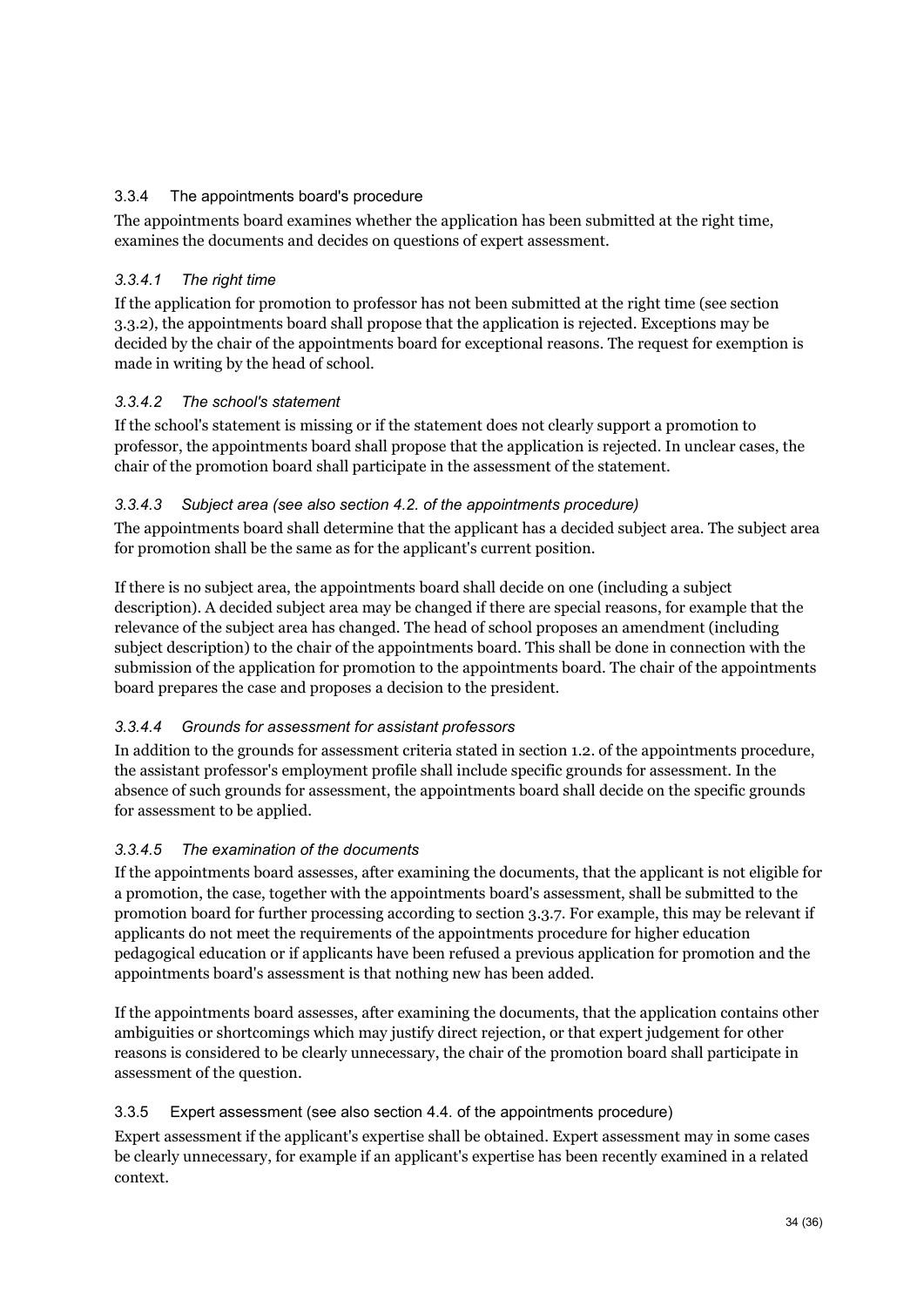The appointments board decides on expert assessment and appoints experts. If expert assessment may be clearly unnecessary, the chair of the promotion board shall participate in the assessment of the question. If a new expert judgement is clearly unnecessary, the case shall proceed to the promotion board according to section 3.3.6. or 3.3.7. Otherwise, the appointments board appoints experts.

With expert assessment, at least two experts are appointed to examine the candidate's overall expertise (research and teaching qualifications and other qualifications). Women and men shall be equally represented, unless there are exceptional reasons. The reasons shall be presented in the school's proposal and which persons were asked and why they were not proposed shall be stated. (For exceptional reasons, see pages 26-27 of the Swedish National Agency for Higher Education's report (2007:55 R) promotion to professor and associate professor – a legal overview.)

In addition, a pedagogical expert can also be appointed for specific assessment of the applicants' teaching expertise.

#### *Competence requirements for experts*

Each expert shall be particularly familiar with the subject area of the employment and shall be qualified above the requirements applicable to the position to which the application for promotion applies. Experts are obtained from outside the university.

Pedagogical experts shall have special experience of assessing teaching expertise at the level of the position in question. The expert can be obtained from within or outside the university.

#### *Previous assignments as expert*

Only those who have not previously given an expert assessment of the same applicant in another promotion case may normally be appointed as an expert.

#### *Proposals for experts*

The head of school, or a person appointed by the head of school in the specific case, submits a proposal for experts. Each proposed expert shall be asked and shall him or herself inform whether or not there is any circumstance that may be presumed to constitute a conflict of interest against him or her.

### *Expert opinion*

Each expert shall draw up an individual written statement about the applicant's expertise. The statement shall give an assessment of how the applicant stands in relation to the eligibility requirements for the position to which the application relates. An expert makes no recommendation in the statement of whether or not to promote candidates.

#### 3.3.6 The promotion board interviews

The promotion board interviews the applicant on one occasion at a meeting. What arises from the interview complements the information in the application and the opinions of experts and school. Before the interview, the chair shall prepare for the interview together with the board members. The interview is normally attended by a school representative who leaves the meeting before the board's assessment and decision. In connection with the interview, the school representative shall be able to answer questions about the unit and the applicant.